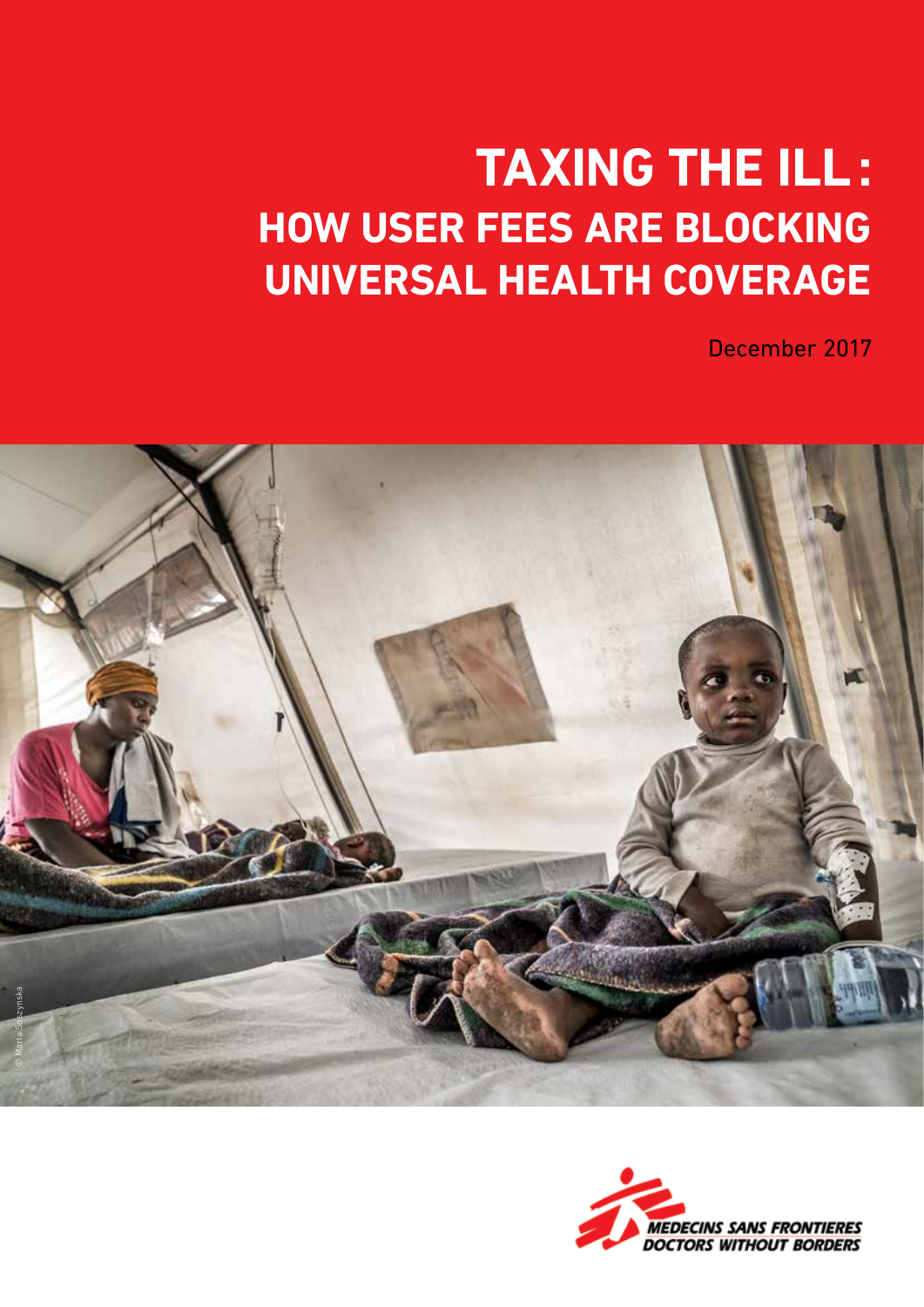# TABLE OF CONTENTS

| <b>EXECUTIVE SUMMARY</b>                                                                                       |        |
|----------------------------------------------------------------------------------------------------------------|--------|
| PART I:                                                                                                        |        |
| <b>BACKGROUND</b>                                                                                              | 4      |
| Ambitions and resources for UHC<br>User fees: the alarming step backwards                                      | 4<br>5 |
| <b>PART II:</b>                                                                                                |        |
| <b>REALITY CHECK: USER FEES AND THE UHC AMBITIONS</b><br>The revival of user fees despite commitments to UHC   | 7<br>7 |
| No more exemptions for people in need of care for HIV, TB,<br>and malaria, or for children and pregnant women? | 10     |
| Towards the end of free care for people affected by conflict, epidemics and crises?                            | 12     |
| <b>PART III:</b><br>WHAT DOES THIS MEAN FOR PATIENTS AND UHC, AND WHAT CAN BE DONE                             | 15     |
| <b>CONCLUSION</b>                                                                                              | 17     |

|**2**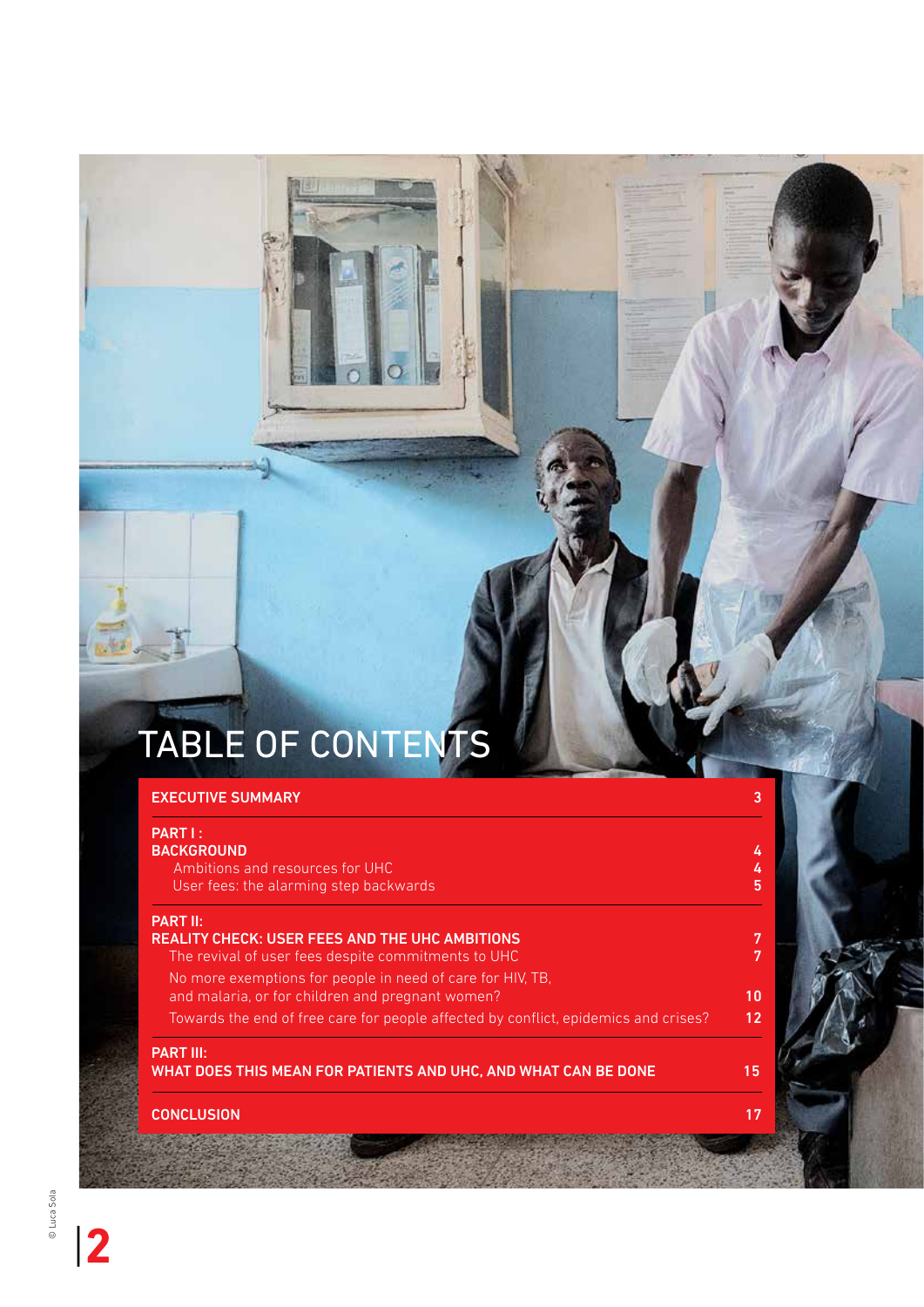# EXECUTIVE Summary

Direct payments by patients at the point of health care delivery, commonly known as user fees, lead to low utilization or exclusion of health care services on offer, difficult assessment of health needs and epidemic risks, and impoverish entire households. Vulnerable groups are particularly affected. Over the past decade, many countries transitioned away from their user fee policies in favor of free health care initiatives for all or for specific population groups, such as pregnant women, children, and people with certain illnesses.

Considering there is a worldwide commitment to achieve Universal Health Coverage (UHC) by 2030, including "financial risk protection, access to quality essential health care services, and access to safe, effective, quality, and affordable essential medicines and vaccines for all",<sup>1</sup> one would expect free health care to be at the core of UHC policies.

 $eim$ Saf

**Cold** 

However, the reality witnessed by Médecins Sans Frontières/Doctors Without Borders (MSF) teams starkly contrasts the discourse around UHC.<sup>2</sup> Instead of improved access to care, MSF sees a striking trend towards:

- The reintroduction of user fees and other direct payments by patients within national health financing strategies
- A reduction in the commitment and protection of previously accepted fee exemptions, such as those devised for:
	- − populations affected by conflict, epidemics, or other crises
	- − patients with the need for (life)long, uninterrupted, or repeated treatment and key priority health services, such as treatment for HIV, tuberculosis (TB), malaria, and maternal and child care
- A lack of commitment and support to implement free care policies that secure financial access and ensure sufficient and impactful coverage for the population's health needs.

In most cases, the proposed policy changes coincide with the expected or announced reduction of international funds for health and a push for domestic resource mobilization to finance the health sector. This discourse currently dominates global health policies, despite many governments lacking the resources or capacity to deliver services at the pace required without continued international support. Failure to provide this is likely to undermine previous achievements and delay progress towards UHC.

There is overwhelming evidence demonstrating that user fees in low resource and/or conflict and crisis settings exclude and deter people from seeking care, negatively affect quality of services, and exacerbate poverty and the disease burden. Indeed, these findings are mirrored by MSF's experiences in the field and will be exemplified through several case studies. Yet, concrete measures to mitigate the negative effects of user fees are not receiving the attention they deserve in current UHC plans.

If the global health community is serious about making UHC a reality and 'leave no one behind', removal of user fees for essential drugs and services must be tackled as a priority. Without that first and foremost step, patients with the greatest medical needs will continue to lack access to essential health care and suffer financial distress.

#### **What are 'user fees'?**

**HIE** 

- 'User fees' are direct payments by patients to get medical services and/or medicines at the point of health care utilization
- • Additional financial barriers to health care include costs for transport and food, as well as the costs linked to patients' caretakers
- • Together, these costs constitute the 'out-ofpocket' payments or OOP

Despite evidence that OOP, including user fees, are an inefficient and inequitable health financing mechanism, several key stakeholders in the global health policy arena are tolerating or even pushing for their reintroduction.

<sup>1</sup> Target 3.8 of the SDG 3 on Health: [http://www.globalgoals.org/global](http://www.globalgoals.org/global-goals/good)[goals/good-](http://www.globalgoals.org/global-goals/good)health/

<sup>2</sup> Around the SDGs adoption in 2015, MSF already provided a reality check of the gaps between the needs and the SDGs health ambitions: <http://www.msf.org/en/topics/sustainable-development-goals>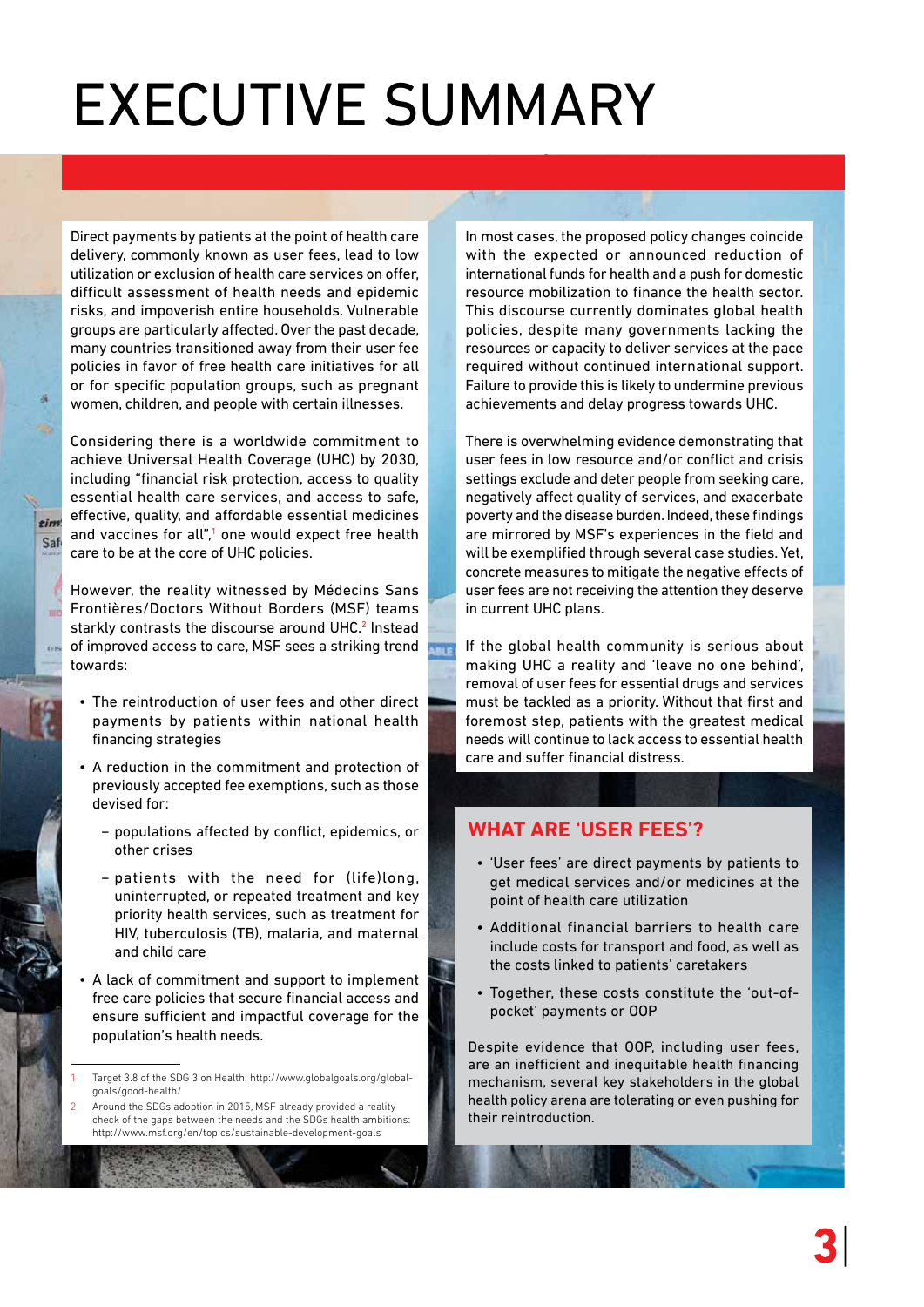### PART I: **BACKGROUND**

Over a decade ago, MSF carried out a series of surveys that highlighted the burden user fees were placing on the lives of vulnerable people in several conflict and crisis-stricken contexts as well as stable, low resource settings.<sup>3</sup> User fees were found to result in low utilization of public health facilities, exclusion from timely health care, and exacerbation of impoverishment, forcing many to forego treatment or to seek less effective alternatives. Financial barriers affected 30– 60% of people requiring health care in the six countries studied (Burundi, Sierra Leone, Democratic Republic of Congo, Chad, Haiti, and Mali). Exemption systems based on assessment of means (i.e. indigent or not indigent eligibility criteria) proved ineffective, benefiting only 1–3.5% of populations. Alternative payment systems, requiring 'modest' fees from users (e.g. low flat fees), did not adequately improve coverage of essential health needs, especially for the poorest and most vulnerable. Conversely, user fee abolition for large population groups led to rapid increases in utilization of health services and essential health care coverage.<sup>4</sup>

As other NGOs and research institutions were reaching similar conclusions, 60 key civil society organizations (including MSF) joined forces to ask world leaders to act by making health care free of charge at the point of service in poor countries.<sup>5</sup> These different advocacy endeavors were part of a mounting global effort to garner field-based and academic evidence to challenge the discourse in favor of user fees. In the late 1980s, such direct patient payments had been justified by a lack of financial resources in the public health sector in lowincome countries and introduced as part of structural adjustment programs by the World Bank and other actors. Instead of recovering costs and discouraging the 'excessive' use of health services, user fees ended up "punishing the poor".<sup>6</sup>

6 Statement made by Dr Margaret Chan on several occasions throughout her tenure as former WHO General Director.

Free services at the point of use eventually started gathering traction, not only in developing countries, but also in the realm of international development agencies.7 Key public figures such as the British Prime Minister, the Director General of the WHO, and President of the World Bank publicly endorsed the concept in 2009 at a United Nations General Assembly.<sup>8</sup> Many policy makers in sub-Saharan Africa opted for wide exemption policies to lower financial barriers to health care, including for vulnerable populations and life-saving interventions, as well as investigating alternatives to finance the health sector.<sup>9</sup> More ambitious still, in 2015, the 193 member states of the United Nations committed to achieve UHC without financial hardship by 2030 as part of the Sustainable Development Goals (SDG) on health.<sup>10</sup>

### **Ambitions and resources for UHC**

According to the WHO, achieving 16 SDG health targets in 67 low and middle-income countries (that account for 75% of the world's population) would require new investments increasing over time, from an initial 134 billion USD annually to 371 billion USD (or 58 USD per person) by 2030.<sup>11</sup> A projected 41 million deaths of children under the age of five and 20 million deaths from non-communicable diseases (NCDs) such as cardiovascular disease, diabetes, and cancer could be averted. Life expectancy would increase by between 3.1 and 8.4 years and 535 million years of healthy living would be added across the  $67$  countries.<sup>12</sup> These projections assume that 85% of these costs could be met with domestic resources. However, as many as 32 of the world's poorest countries would face a gap of up to 54 billion USD annually and therefore still require external assistance.<sup>13</sup>

13 Ibid.

<sup>3</sup> MSF. No cash, No care –How 'user fees' endanger health, March 2008. [http://www.msf.org/sites/msf.org/files/old-cms/source/access/2008/](http://www.msf.org/sites/msf.org/files/old-cms/source/access/2008/NocashNocareMSFapril2008.pdf) [NocashNocareMSFapril2008.pdf](http://www.msf.org/sites/msf.org/files/old-cms/source/access/2008/NocashNocareMSFapril2008.pdf)

<sup>4</sup> Ponsar, F. et al. No cash, no care: how user fees endanger health—lessons learnt regarding financial barriers to health care services in Burundi, Sierra Leone, Democratic Republic of Congo, Chad, Haiti and Mali., International Health, Volume 3, Issue 2, 1 June 2011. [https://academic.oup.com/inthealth/article-abstract/3/2/91/675868?red](https://academic.oup.com/inthealth/article-abstract/3/2/91/675868%3FredirectedFrom%3Dfulltext) [irectedFrom=fulltext](https://academic.oup.com/inthealth/article-abstract/3/2/91/675868%3FredirectedFrom%3Dfulltext)

<sup>5</sup> "Your money or your life –Will leaders act now to save lives and make health care free in poor countries?", 2009. Paper produced under the leadership of Oxfam international, and endorsed by 60 organizations, including MSF. Available at: [http://oxfamilibrary.openrepository.com/](http://oxfamilibrary.openrepository.com/oxfam/handle/10546/115075) [oxfam/handle/10546/115075](http://oxfamilibrary.openrepository.com/oxfam/handle/10546/115075)

<sup>7</sup> Dkhimi, F. et al., User Fee Exemption Policies, BMC Health Services Research, 15, 2015, supp. 3: I1. [https://bmchealthservres.biomedcentral.](https://bmchealthservres.biomedcentral.com/articles/10.1186/1472-6963-15-S3-I1) [com/articles/10.1186/1472-6963-15-S3-I1](https://bmchealthservres.biomedcentral.com/articles/10.1186/1472-6963-15-S3-I1)

<sup>8</sup> Yates, R. Universal health care and the removal of user fees. Lancet 2009;373:2078–81. [http://www.thelancet.com/journals/lancet/article/](http://www.thelancet.com/journals/lancet/article/PIIS0140-6736%2809%2960258-0/fulltext) [PIIS0140-6736\(09\)60258-0/fulltext](http://www.thelancet.com/journals/lancet/article/PIIS0140-6736%2809%2960258-0/fulltext)

<sup>9</sup> Ridde, V. From institutionalization of user fees to their abolition in West Africa: a story of pilot projects and public policies. BMC Health Services Research, 15 (2015), suppl. 3: S6. [https://bmchealthservres.](https://bmchealthservres.biomedcentral.com/articles/10.1186/1472-6963-15-S3-S6) [biomedcentral.com/articles/10.1186/1472-6963-15-S3-S6](https://bmchealthservres.biomedcentral.com/articles/10.1186/1472-6963-15-S3-S6)

<sup>10</sup> The UNGA adopted the SDG in 2015. For more information, see: [https://](https://sustainabledevelopment.un.org/post2015/summit) [sustainabledevelopment.un.org/post2015/summit](https://sustainabledevelopment.un.org/post2015/summit)

<sup>11</sup> WHO. WHO estimates the cost of reaching global health targets by 2030. (accessed 13 Nov,. 2017): [http://www.who.int/mediacentre/news/](http://www.who.int/mediacentre/news/releases/2017/cost-health-targets/en/) [releases/2017/cost-health-targets/en/](http://www.who.int/mediacentre/news/releases/2017/cost-health-targets/en/)

<sup>12</sup> Ibid.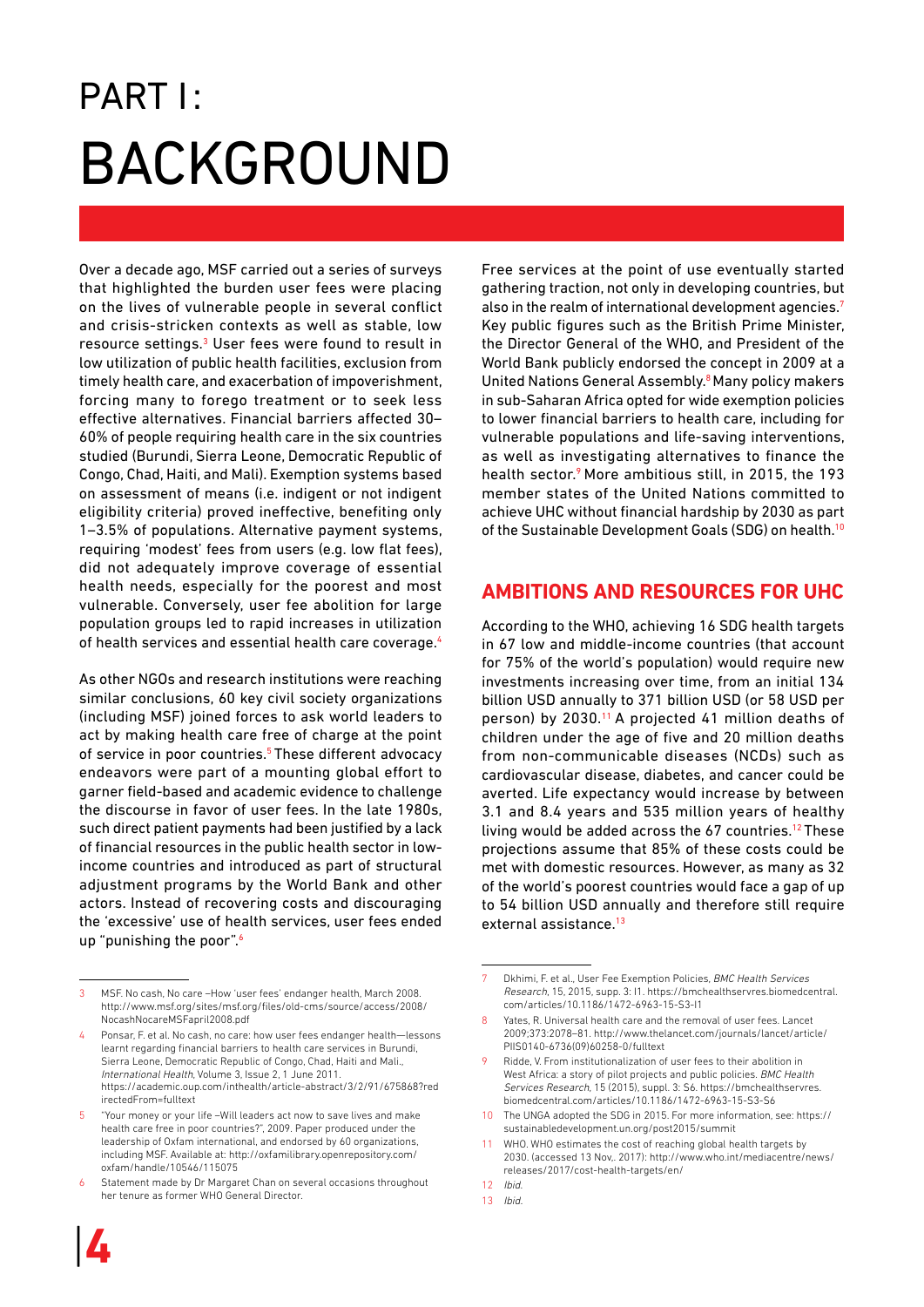Yet, recent trends in international aid and health financing diverge from these aims. Towards the end of the 2000-2015 Millennium Development Goals (or MDG) era, international funding for health has leveled off. After a decade of annual growth in Development Assistance for Health (DAH) of 11.4% on average from 2000 to 2010, DAH has increased by only 1.8% annually between 2010 and 2016. If the previous growth rate had continued, an additional 82 billion USD would have been made available to countries between 2010 and 2016.<sup>14</sup>

In recent years, global health initiatives such as the Global Fund to fight AIDS, TB, and Malaria (GF) have faced increasing difficulty in maintaining commitments and the necessary support from their donors. The fund is under pressure to increase value for money and efficiency and is expected to "do more with the same". At the same time, it is expected to contribute more to building 'sustainable health systems', which in some cases may impact its strategic objective to save lives and reduce disease burden in the short term. As a result of stagnating funding from its donors, the GF and other funding mechanisms, such as the Vaccine Alliance (GAVI), have restricted their eligibility criteria and allocation processes, thereby leading to significant cuts in funding for certain countries.

As a country's Gross National Income (GNI) grows, low income countries cross the middle-income threshold, which will impact their eligibility status by international funding agencies. Yet, middle-income countries are home to over 70% of the world's poorest people and the highest number of people living with HIV/AIDS, TB, malaria, and NCDs. Despite improved economic indicators, many countries cannot cope with the financial burden of these diseases, as both prices for commodities increase and international grants reduce. The expectation for countries to become more reliant on domestic resource mobilization is not only placed on middle-income countries, but also on low-income countries like Malawi and Mozambique and countries classified as 'fragile' or 'conflict affected states' such as Afghanistan.

Many countries also face a risk of 'simultaneous transitions', when several donors withdraw within the same timeframe.<sup>15</sup> Premature transition from development assistance to domestic resources for health can lead to a reduction in prepaid, pooled





Source: Financing Global Health Database 2016 Note: \*2015 and 2016 were preliminary estimates.

resources and an increase in OOP expenditure.16 In countries that transitioned to lower middle-income country status, OOP expenses imposed on patients are the main part of expenditure on health.<sup>17</sup> Limitations in fiscal space, health budget allocations, and health worker ceilings mean that vital care is compromised, including to the poorest and most marginalized, as countries are not able to rapidly compensate these shortfalls and in some cases resort to strategies that require patients to pay to access health care.18

### **User fees: the alarming step backwards**

Overall, commitments to support progress towards UHC are not backed up by the necessary resources and policies fail to be driven by the current health needs. Countries are expected to do more without a realistic assessment of their financial capacity. Moreover, international aid is increasingly used towards its transformative potential for the security, economic, or political interests of wealthy countries rather than for primary purpose of improving health outcomes. This does not bode well for global health.<sup>19</sup>

<sup>14</sup> IHME. Financing Global Heath 2016. Development Assistance, Public and Private Health Spending for the Pursuit of Universal Health Coverage.2016. [http://www.healthdata.org/sites/default/files/files/](http://www.healthdata.org/sites/default/files/files/policy_report/2017/IHME_FGH_2016_Technical-Report.pdf) [policy\\_report/2017/IHME\\_FGH\\_2016\\_Technical-Report.pdf](http://www.healthdata.org/sites/default/files/files/policy_report/2017/IHME_FGH_2016_Technical-Report.pdf)

<sup>15</sup> For more information about the consequences of simultaneity, see ACTION's recent report: Progress in Peril? The changing landscape of global health financing, September 2017. [http://www.action.org/uploads/](http://www.action.org/uploads/documents/Progress_in_Peril_web_updated_103017.pdf) [documents/Progress\\_in\\_Peril\\_web\\_updated\\_103017.pdf](http://www.action.org/uploads/documents/Progress_in_Peril_web_updated_103017.pdf)

<sup>16</sup> Global Burden of Disease Health financing Collaborator Network. Evolution and Patterns of global health financing 1995-2014: development assistance for health, and government, prepaid private, and out-of-pocket health spending in 184 countries, April 2017. Available at: [http://www.](http://www.thelancet.com/journals/lancet/article/PIIS0140-6736%2817%2930874-7/fulltext) [thelancet.com/journals/lancet/article/PIIS0140-6736\(17\)30874-7/fulltext](http://www.thelancet.com/journals/lancet/article/PIIS0140-6736%2817%2930874-7/fulltext) 17 Ibid.

<sup>18</sup> MSF on the Sustainable Development Goals, 2015. <Op.Cit>.

<sup>19</sup> For more on this topic, see Dr Mit Philips' piece on the Sustainable Development Goals -Don't Leave People's Health Missing in Action, MSF, 2014: <https://msf-analysis.org/sustainable>-development-goals-dontleave-peoples-health-missing-action/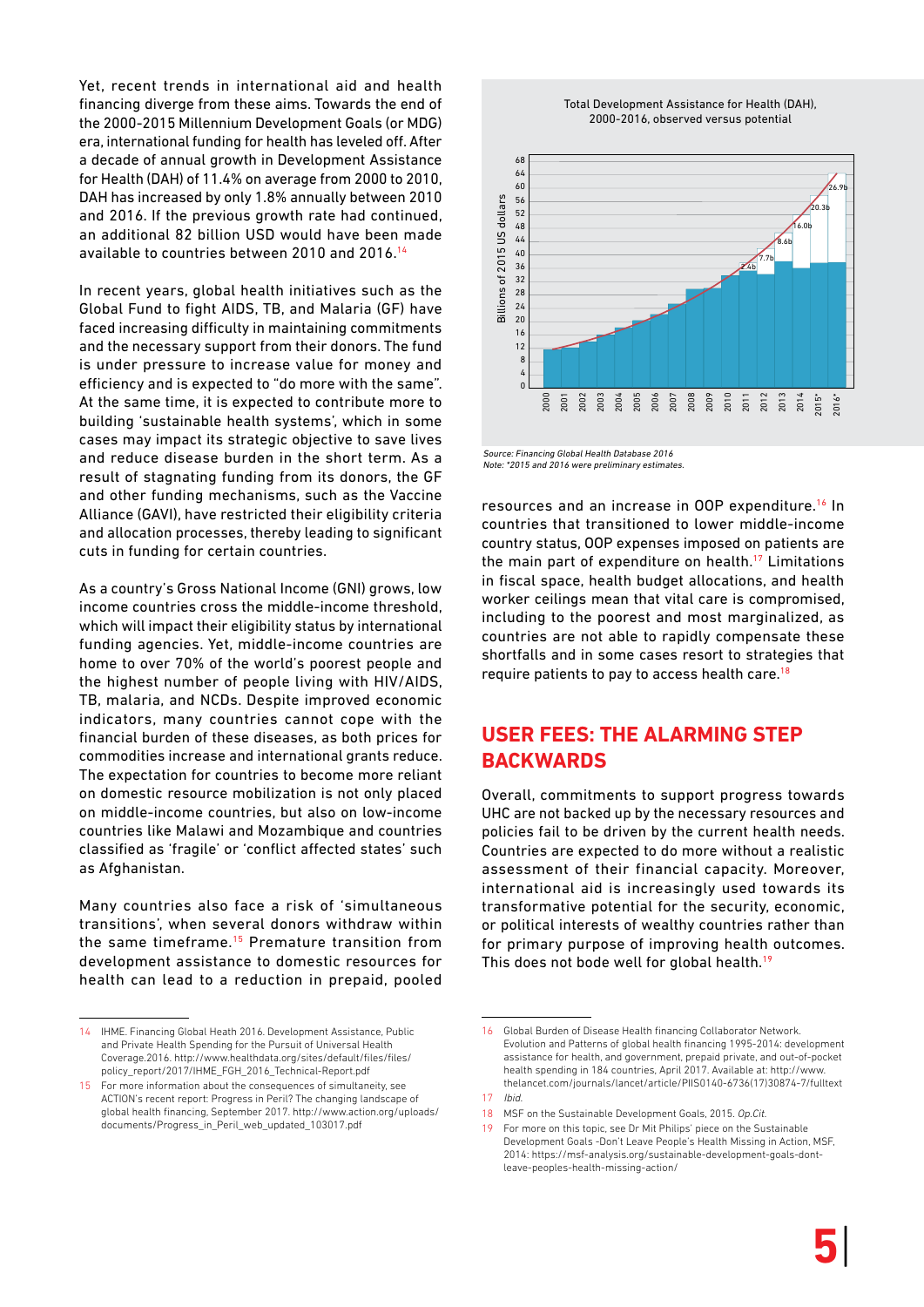"I have six children. For the last child, I gave birth in the MSF hospital in Castors where healthcare is free. For the others, I gave birth in one of the big hospitals in Bangui where they charge you for everything. The health workers do not take care of the sick, their first priority is money. They make you pay them in cash. When I went to the hospital to deliver my second son, I gave birth alone on the floor in the waiting room. If you want the midwife to come to you, you must give her money first."

(Raissa, 35, and her daughter Maiva).

Despite overwhelming evidence and recognition that OOP, including user fees, are an inefficient and inequitable health financing mechanism, several key institutions in the global health donor arena push for their reintroduction or fail to protect existing free care arrangements. The fact that user fees do not contribute significantly to sustained financing of the health system is conveniently left out of the discussion. Consequently, user fees are either tolerated or incorporated as part of strategies to increase domestic resource mobilization.

One case in point is the World Bank led Global Financing Facility (GFF). Launched in 2015, the GFF aims to improve coverage of maternal, child, and adolescent health care in 16 countries (and will be expanded to 26 since 10 additional countries joined in November 2017). 'Investment case' funding agreements include countries' domestic budgets, donor grants, and loans accessible via the World Bank's International Development Association (IDA) or the International Bank for Reconstruction and Development (IBRD).<sup>20</sup> Yet, as demonstrated in some of the following case studies, revision of national health

financing strategies planned within the framework of GFF funding and under the guidance of the World Bank include the (re)introduction or increase of user fees.

This trend is in contradiction with the policies of the World Bank and other institutions that acknowledged the detrimental impact of user fees and had committed to supporting countries to implement care free of charge, at least for key illnesses and population groups. $21$  The argument that people are willing and able to pay for care neglects the financial distress placed on households and its role in 'iatrogenic poverty' (or poverty caused by spending on medical treatment), particularly given the burden of additional costs for transport, food, and accommodation of the caretaker.

With at least 400 million people without access to basic health care, 100 million pushed into poverty, and 150 million suffering financial distress because of OOP expenditure on health services,<sup>22</sup> tolerating or reintroducing fees in health financing policies will not help us reach UHC. Instead, it will push people deeper into poverty, increase disease burden, and prevent patients from accessing essential medical care.

© Sandra Smiley

<sup>20</sup> GFF. Ten Countries Join Global Financing Facility to Save the Lives of Millions of Women, Children and Adolescents. November, 2017. [https://](https://www.globalfinancingfacility.org/ten-countries-join-global-financing-facility-save-lives-millions-women-children-and-adolescents) [www.globalfinancingfacility.org/ten-countries-join-global-financing](https://www.globalfinancingfacility.org/ten-countries-join-global-financing-facility-save-lives-millions-women-children-and-adolescents)[facility-save-lives-millions-women-children-and-adolescents](https://www.globalfinancingfacility.org/ten-countries-join-global-financing-facility-save-lives-millions-women-children-and-adolescents)

<sup>21</sup> The 2015 joint WHO and World Bank Group first global monitoring report tracking UHC states that "The key to protecting people from financial hardship is to ensure prepayment and pooling of resources for health, rather than relying on people paying for health services out-of-pocket (OOP) at the time of use. (WHO/World Bank. Tracking Universal Health Coverage. 2015. [http://apps.who.int/iris/](http://apps.who.int/iris/bitstream/10665/174536/1/9789241564977_eng.pdf%3Fua%3D1) [bitstream/10665/174536/1/9789241564977\\_eng.pdf?ua=1](http://apps.who.int/iris/bitstream/10665/174536/1/9789241564977_eng.pdf%3Fua%3D1)

<sup>22</sup> WHO. Factsheet on UHC. Updated December 2016. [http://www.who.int/](http://www.who.int/mediacentre/factsheets/fs395/en/) [mediacentre/factsheets/fs395/en](http://www.who.int/mediacentre/factsheets/fs395/en/)/ (accessed 10 Nov,2015).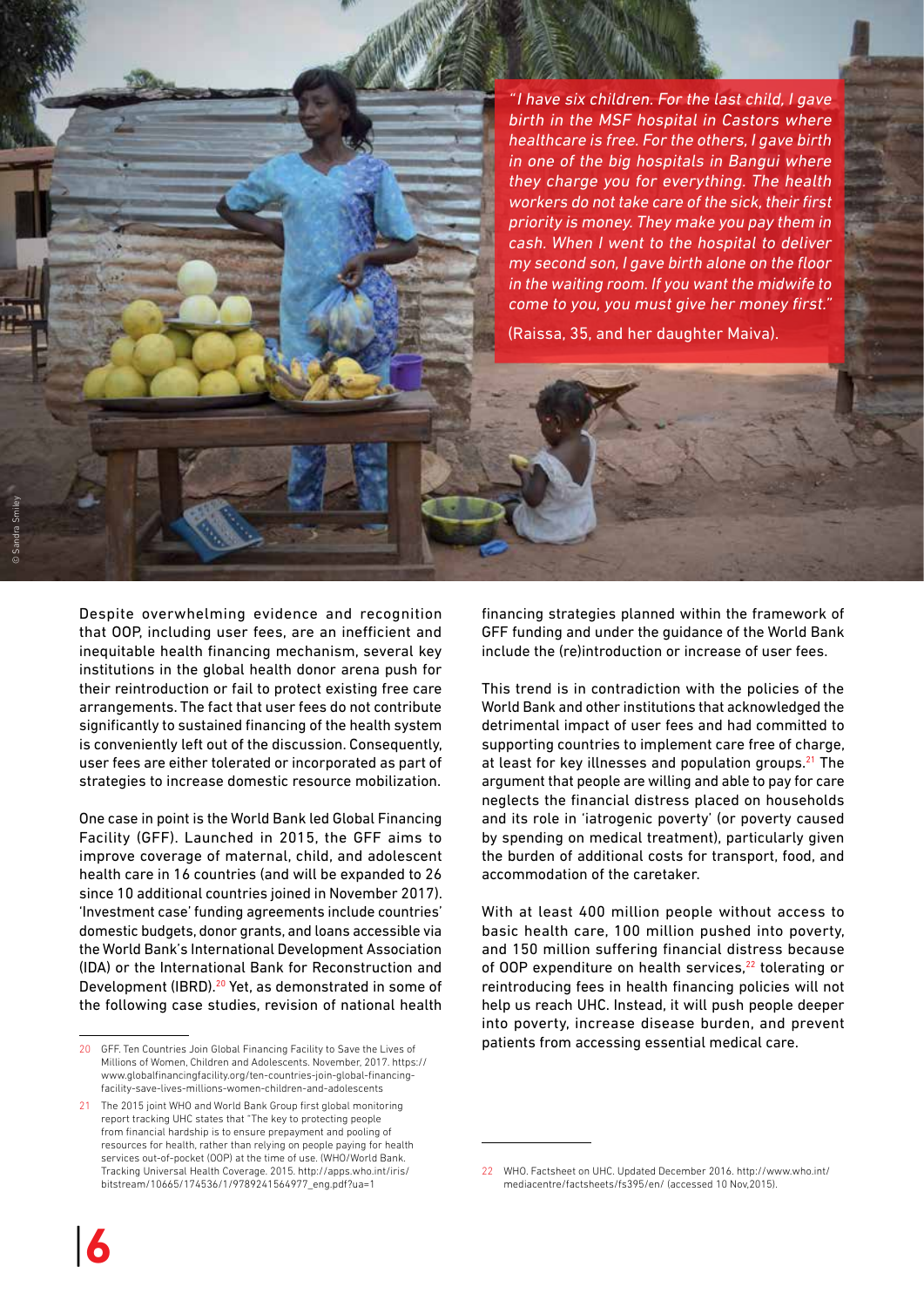## PART II: Reality check: user fees and the UHC ambitions

MSF works in over 70 countries.<sup>23</sup> Since 2004, the organization has adopted a policy to remove user fees for its patients, providing health care free of charge. This approach has proved effective in increasing accessibility, affordability, and quality of care for patients.<sup>24</sup>

Many countries have also made efforts to reduce financial barriers to health care, by making services such as child vaccinations, family planning, and preventive and curative care for communicable diseases (including HIV/AIDS, TB or malaria) free of charge. In some cases, free health care policies have been expanded to include other services for vulnerable groups such as the elderly, the poor, and women and children. While the removal of user fees cannot address all the barriers people in resource limited or crisis settings face in accessing care (such as a lack of skilled health workers, essential drugs, and transportation), it is an essential step in improving global health outcomes. Yet, what we witness today is contrary to this:

- Free health care initiatives with positive results are in some instances reduced or discontinued
- • Exemptions in crisis situations are reduced or no longer guaranteed
- • Patients with communicable and/or noncommunicable diseases are not receiving or dropping out of care because of the catastrophic costs linked to (life)long treatment
- • Epidemic outbreak monitoring and response frameworks are weakened, since patients unable to afford care die in the community and go unreported in health facilities
- Evidence demonstrating the negative effects of user fees and their limited ability to generate sufficient revenue to finance health systems is disregarded

#### Consequently, **user fees end up being a taxation of the ill rather than a contribution to better health**, with severe consequences for the most vulnerable.

#### **The revival of user fees despite commitments to UHC**

In **Sierra Leone**, MSF witnessed an immediate increase in service utilization through the introduction of its free health care policy. Consultations for children under five went up by 60% and malaria consultations for the same age group increased tenfold. Furthermore, the improved utilization rates were sustained over the long-term, with frequent use of health services by patients and reduced mortality rates in areas where care was provided free of charge.25

The launch of Sierra Leone's Free Health Care Initiative (FHCI) in 2010, which removed user fees for pregnant women, lactating mothers, and children under five, also led to increased utilization of services and was regarded as maintaining value for money.<sup>26</sup> The relative success of the initiative was largely due to the significant political and financial backing it received, including support from the UK's Department for International Development (DFID).

However, the Ebola outbreak brought health gains to an abrupt halt. The virus claimed the lives of around 10% of the country's health workers, wrought havoc on the economy, and disrupted existing health services for an already vulnerable population. $27$  Quality, quantity, and distribution of health workers are a core challenge in Sierra Leone's health system. Moreover, researchers have predicted that maternal mortality could increase by a further 74% due to the loss of the health personnel during the epidemic.<sup>28</sup>

<sup>23</sup> For more about MSF activities highlights, go to: [http://activityreport2016.](http://activityreport2016.msf.org/2016-in-figures/) [msf.org/2016-in-figures/](http://activityreport2016.msf.org/2016-in-figures/)

<sup>24</sup> Philips, M. et al – The removal of user fees within MSF supported health services: Lessons learned from an organization-wide policy change. MSF poster at the Barcelona ECTMIH Congress, 2011.

<sup>25</sup> MSF. Free care: impact on utilization of health structures and health indicators. MSF's experience in Sierra Leone and other countries. MSF roundtable presentation in Freetown. January 29, 2009.

<sup>26</sup> HEART Monitoring and Evaluation in Sierra Leone's Health Sector. June 2016 : [http://www.heart-resources.org/wp-content/uploads/2016/10/](http://www.heart-resources.org/wp-content/uploads/2016/10/Monitoring-and-evaluation-in-Sierra-Leone-health-sector.pdf%3Fx30250) [Monitoring-and-evaluation-in-Sierra-Leone-health-sector.pdf?x30250](http://www.heart-resources.org/wp-content/uploads/2016/10/Monitoring-and-evaluation-in-Sierra-Leone-health-sector.pdf%3Fx30250)

<sup>27</sup> World Bank. 2014-2015 West Africa Ebola Crisis: Impact Update. May 2016. [http://pubdocs.worldbank.org/en/297531463677588074/Ebola-](http://pubdocs.worldbank.org/en/297531463677588074/Ebola-Economic-Impact-and-Lessons-Paper-short-version.pdf)[Economic-Impact-and-Lessons-Paper-short-version.pdf](http://pubdocs.worldbank.org/en/297531463677588074/Ebola-Economic-Impact-and-Lessons-Paper-short-version.pdf)

<sup>28</sup> David K. Evans, Markus Goldstein, Anna Popova: The Next Wave of Deaths from Ebola? The Impact of Health Care Worker Mortality, World Bank Group, Africa Region, Office of the Chief Economist, July 2015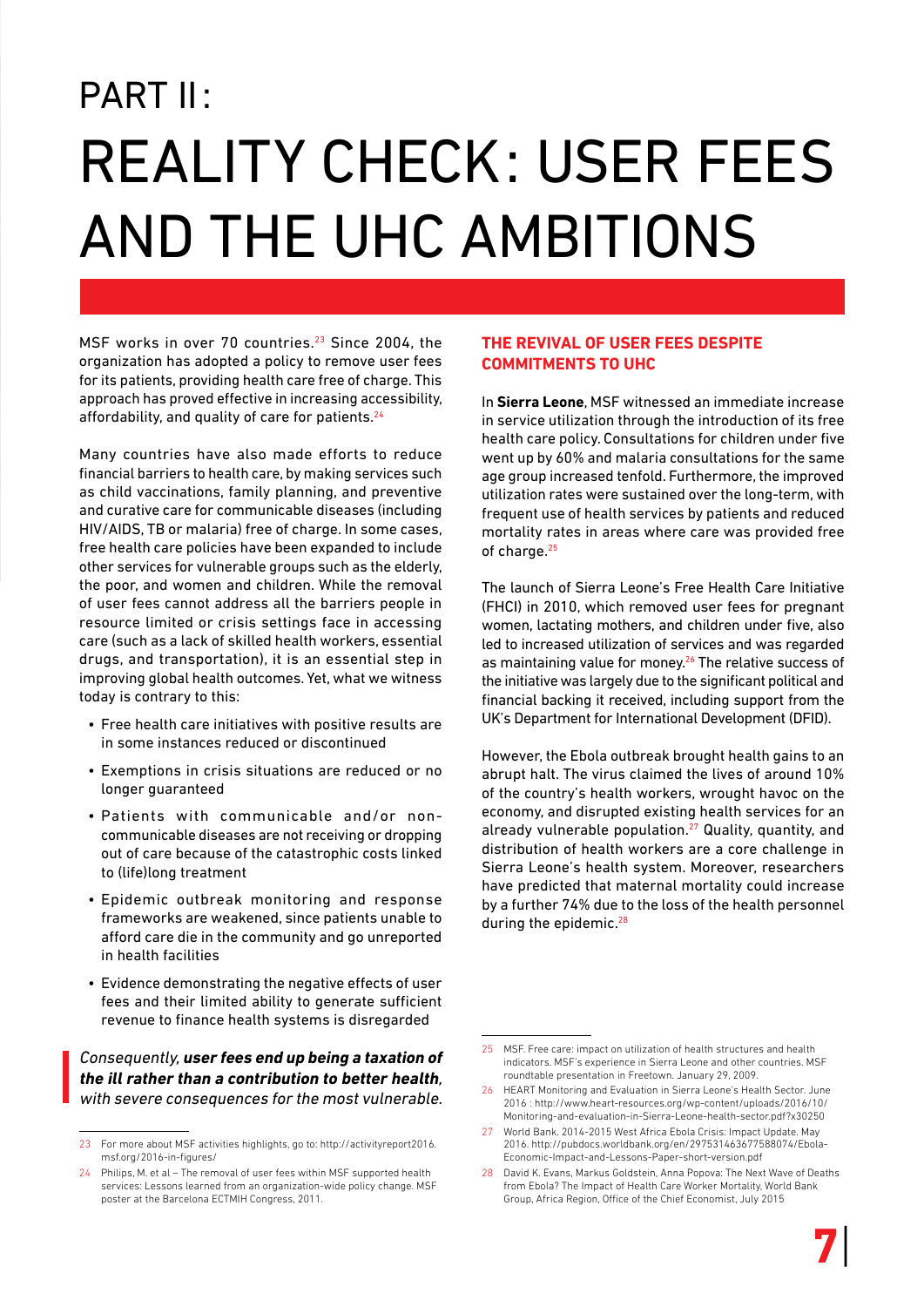Despite increased donor support to strengthen the health system post-Ebola, a 2016 MSF survey<sup>29</sup> in Tonkolili District found that many of the long-standing issues remain – with chronic shortages of skilled health workers, frequent stock-outs of essential drugs, and a lack of affordable transport severely limiting access to care.<sup>30</sup> A lack of money to pay for a consultation or for transport to reach a health facility was a key impeding factor for 26% of urban women versus 82% of rural women. In addition, informal payments to health workers are common (14% of urban women versus 49% of rural women reported that they paid for services). This also contributes to the mistrust of health workers.

Considering the alarming rates of maternal and child mortality in Sierra Leone, reinforcing the current FHCI as well as expanding access to free, quality health care is urgently required. Despite this, it is unclear whether international donors will continue financing the FHCI beyond January 2018. Without the initiative, women and children will face increased barriers to reaching essential services and progress towards closing the existing UHCgap will likely be derailed.

In **Afghanistan,** an MSF report published in 2014 documented major barriers that restricted availability of and access to services for the population. This report illustrated the gap between the optimistic rhetoric concerning the health system and the reality of limited access to health services. 31

Patients were interviewed in four hospitals supported by MSF (Helmand, Kabul, Khost, and Kunduz provinces). One in five people reported a death of a relative or friend due to limited access to health care, with financial barriers as the main reason (32%). Among those who sought care, 44% had been forced to borrow money or sell goods to pay for health services. People paid an average of 40 USD for health services during a recent period of illness in their household, with one in four paid more than 114 USD. Four out of five patients were not using public primary health care due to limited availability or quality of services. Transport costs or the price of drugs, often purchased at private pharmacies when unavailable in public facilities, created additional barriers for patients.

The situation is not better today. A recent study by the Dutch Royal Tropical Institute KIT in collaboration with the Ministry of Health (MoPH) found that OOP expenses for patients remain a widespread problem, blocking access to essential health services.<sup>32</sup> Among hospitalized people in the survey cohort, 48.4% need to forego debts, sell possessions, or face financial distress to cover the costs of care. Additionally, 7.5% of those who were ill did not seek care because of cost considerations.

Although the population is still facing a deep crisis, including continued violence and a precarious socioeconomic situation, a recent decree (August 2017) plans to reinstate user fees under the guidance of USAID, initially at the secondary and tertiary level. Furthermore, existing NGO contracts to implement the basic health care package are under strain due to reductions in international funding.

In **Mozambique,** a survey by the World Bank in 2002 demonstrated that 51% of people had difficulty to pay the required user fees, 20% had to borrow money, and 17% had to sell goods to pay for care.<sup>33</sup> In 2006, the abolition of the existing user fee scheme was proposed, taking into account the expected increase in coverage and the limited revenue it yielded.<sup>34</sup> Unfortunately, it did not materialize. In 2014-2015, households pay on average 3 USD for health services per month,<sup>35</sup> not including informal fees and other OOP payments.<sup>36</sup> Considering 63% of Mozambique's population live on less than 1.9 USD per day and that inequality indicators have worsened over recent years, financial barriers remain a major concern in improving access to care, with patients requiring regular health visits (such as for HIV) or specialized care worst affected.<sup>37</sup>

Several patients in Tete and Beira reported to MSF that public health facilities charged arbitrarily high fees, up to 1,000 meticais (equivalent of 16.4 USD) for care. Non-nationals also face problems accessing affordable care. One patient described her experience, "To go to the health center as a foreigner is very hard if you have no money. In some places, they start asking you for money as soon as they realize you don't speak the language well."

<sup>29</sup> MSF. Reducing maternal and child morbidity and mortality in Sierra Leone – Key findings and recommendations of a mixed-methods study, August 2017.

<sup>30</sup> The study demonstrates unacceptable barriers to healthcare: 90% of pregnant women and children under 5 years experience problems preventing or delaying them accessing health care. The study found that the majority of maternal deaths occurred in the community; and a very high rural child mortality rate: 1.55 per 10,000/day (close to emergency threshold). Other findings of the study such as traditional practitioners being generally more geographically and financially accessible also highlights the problem of economic/financial barriers contributing to the decision to seek care.

<sup>31</sup> MSF. Between rhetoric and reality, the ongoing struggle to access health care in Afghanistan. February 2014. [http://www.msf.org/en/article/](http://www.msf.org/en/article/between-rhetoric-and-reality-ongoing-struggle-access-healthcare-afghanistan) [between-rhetoric-and-reality-ongoing-struggle-access-healthcare](http://www.msf.org/en/article/between-rhetoric-and-reality-ongoing-struggle-access-healthcare-afghanistan)[afghanistan](http://www.msf.org/en/article/between-rhetoric-and-reality-ongoing-struggle-access-healthcare-afghanistan)

<sup>32</sup> Jacobs E. et al., Catastrophic health expenditure and care-seeking practices in Afghanistan: a mixed-methods study (ECTMIH presentation), Tropical Medicine and International Health, vol. 22 Supp. I P.83, October 2017.

<sup>33</sup> Health Financing Consultant Rob Yates presentation for the Health sector (MoH and partners). Moçambique deverá abolir a Cobrança de taxas aos utentes dos serviços de saúde?' 8 June 2006, Maputo; referring to a survey done by World Bank in 2002.

<sup>34</sup> Relatorio final Consultoria sobre aboliçao das taxas aos utilizadores do servicio nacionam de saude (SNS) em Moçambique. Universidade de Lisboa, 2006

<sup>35</sup> Relatório Final do Inquérito de Orçamento Familiar (IOF), 2014/15, p.26 (quadro 4.3) (final report on the family budget Survey) – Instituto nacional de Estatistica (National Institute of Statistics)

<sup>36</sup> Ministry of Health, Health Financing Strategy Draft 4, Maputo. February 2017.

<sup>37</sup> World Bank. Country poverty brief. [http://databank.worldbank.](http://databank.worldbank.org/data/download/poverty/B2A3A7F5-706A-4522-AF99-5B1800FA3357/9FE8B43A-5EAE-4F36-8838-E9F58200CF49/60C691C8-EAD0-47BE-9C8A-B56D672A29F7/Global_POV_SP_CPB_MOZ.pdf) [org/data/download/poverty/B2A3A7F5-706A-4522-AF99-](http://databank.worldbank.org/data/download/poverty/B2A3A7F5-706A-4522-AF99-5B1800FA3357/9FE8B43A-5EAE-4F36-8838-E9F58200CF49/60C691C8-EAD0-47BE-9C8A-B56D672A29F7/Global_POV_SP_CPB_MOZ.pdf) [5B1800FA3357/9FE8B43A-5EAE-4F36-8838-E9F58200CF49/60C691C8-](http://databank.worldbank.org/data/download/poverty/B2A3A7F5-706A-4522-AF99-5B1800FA3357/9FE8B43A-5EAE-4F36-8838-E9F58200CF49/60C691C8-EAD0-47BE-9C8A-B56D672A29F7/Global_POV_SP_CPB_MOZ.pdf) [EAD0-47BE-9C8A-B56D672A29F7/Global\\_POV\\_SP\\_CPB\\_MOZ.pdf](http://databank.worldbank.org/data/download/poverty/B2A3A7F5-706A-4522-AF99-5B1800FA3357/9FE8B43A-5EAE-4F36-8838-E9F58200CF49/60C691C8-EAD0-47BE-9C8A-B56D672A29F7/Global_POV_SP_CPB_MOZ.pdf)  (accessed Nov 20, 2017).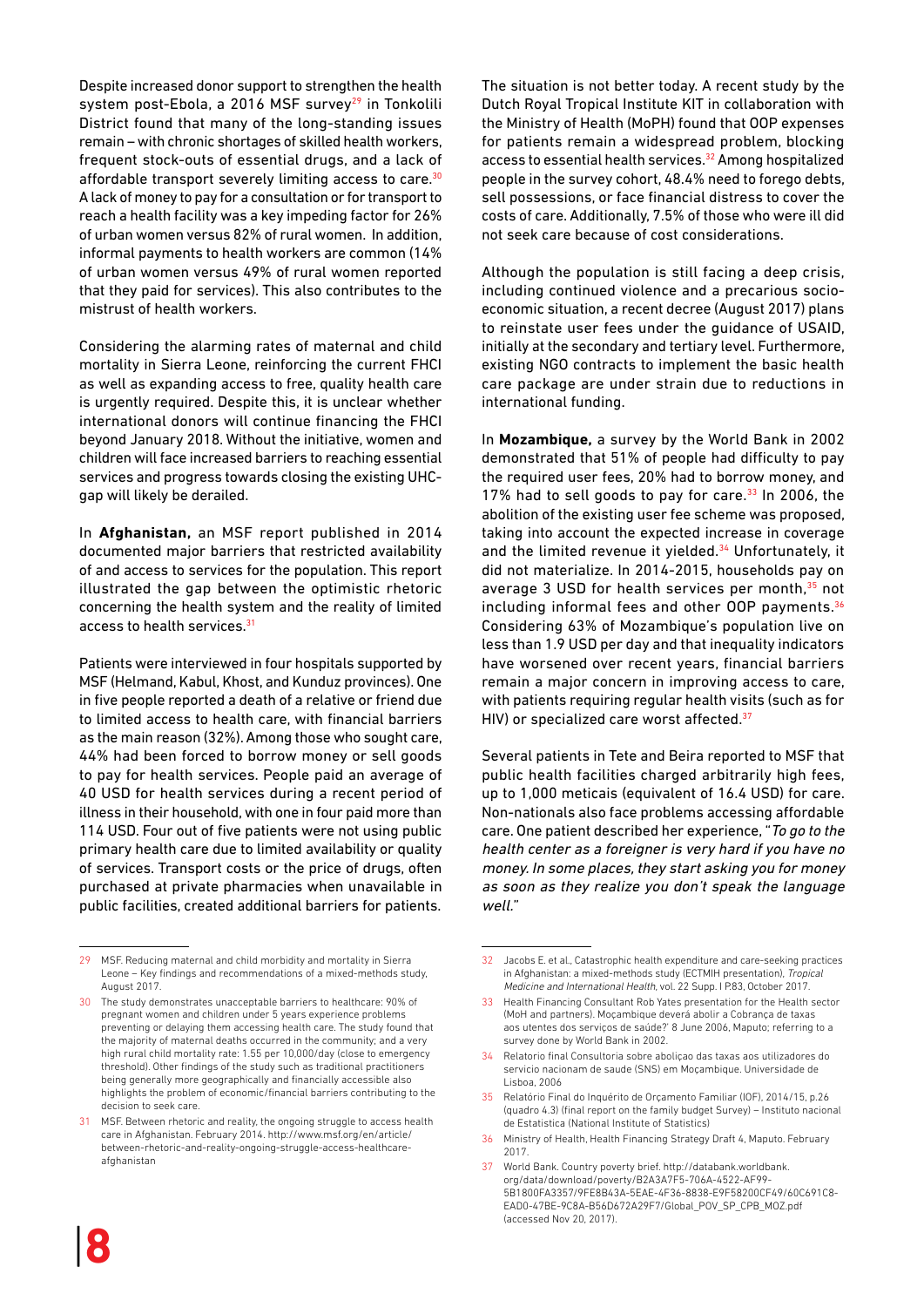The discussion on user fee increases is also framed by cuts in international funding. Funding allocations for the existing health pool fund (SWAP, locally called 'ProSaude') shrunk from 85 million USD in 2014 to 25 million USD in 2017, with only 73% disbursed.<sup>38</sup> Commitments by international donors towards the ProSaude pool fund remain uncertain, particularly given the shift by some donors towards the GFF.

Economic problems have hampered mobilization of domestic resources to compensate for the shortfalls in funding. As a result, the health sector at both the national and provincial level suffered major budget cuts in 2016- 201739 and now faces significant challenges in paying for recurrent costs, such as utilities, running of ambulances, transportation of drugs and staff, and incentives. Stockouts in essential drugs have been observed throughout the year at health facilities, as well as ruptures in basic items, such as gloves.

Under the framework of the GFF, the World Bank is providing guidance to revise the health financing strategy. This now includes a proposal to significantly increase user fees.<sup>40</sup> Such a measure would further erode access to care and burden patients with additional OOP expenses, particularly for vulnerable groups such as women and children.

The **Malawi** health sector is chronically underfunded. With a per capita health spending of just 40 USD, Malawi spends the least of all the Southern Africa Development Community (SADC) countries on health per person. 70% of Malawi's health budget comes from donor aid. Corruption scandals in 2012 to 2014 saw donors cut direct support for health by up to 50% and the health budget shrank a further 18% from 2015 to 2016.41

Despite substantially lower per-capita health expenditure than other countries in the region, most services in public health facilities are free of charge. It is plausible that the provision of free services is a contributory factor to Malawi's good coverage rates for HIV treatment as well as the country's maternal and under-five mortality rates, which are on par or better than their sub-Saharan peers.<sup>42</sup>

The government has explored various options such as sin taxes, a national health insurance scheme and other innovative financing sources as part of the international push for increased domestic resource mobilization and in response to donor withdrawal from direct budget support. It is now considering further expansion of wards where patient payments are required, and specific fees such as bypass fees in public facilities to finance its health services.

39 Ibid.



The Universal Health Coverage Coalition (UHCC), a civil society platform which MSF is a member of, recently surveyed patients and health workers across six districts on the possible expansion of these OOP payments in public hospitals. Those interviewed raised concerns on affordability, willingness to pay, inequitable access to care, and financial distress. Respondents were also skeptical that the revenue generated by user fees would be enough to support existing services.

In districts without accessible public health facilities, people rely on CHAM (the Christian Health Association of Malawi) facilities where user fees are required. CHAM is the largest non-government health provider in the country, providing 29% of all health services. As part of the government's health reforms, new Service Level Agreements (SLAs) have been negotiated with CHAM to provide free health services in areas where no public facility is available.43

The civil society survey across the six districts found that the SLAs are not successfully implemented yet and patients are still being charged high fees in CHAM facilities. Women interviewed by UHCC complained of exorbitant costs that they incurred to pay off debts, of health passports and property confiscated by the health facility, and of lower quality or no treatment given to them or their children due to an inability to pay for services. In one case, a woman was asked to pay 7,000 MWK (about 9 USD) for malaria treatment for her son. As she failed to pay the full amount, the child was only given partial treatment.<sup>44</sup>

<sup>38</sup> Ministerio da Saude. Relatório de Execução Orçamental (REO) Sector Saúde 2017 (Janeiro-Setembro)

<sup>40</sup> Ministry of Health, Health Financing Strategy Draft 4, Maputo. February 2017; World Bank presentation ' Mozambique health user fees analysis: 2014', 23 August 23 2017.

<sup>41</sup> Ministry of Health. Health Sector Resource Mapping 2014-2015 and 2018-19.

<sup>42</sup> GIZ: Concept Note – Policy Dialogue on Malawi's Health Financing Options for the Parliamentary Health Committee, 9-11 November 2017.

<sup>43</sup> Ministry of Health. MOH Health Financing Technical Working Group. Minutes of the 26 October 2017 meeting.

UHCC policy brief, Securing Access to Health For All through UHC, November 2017.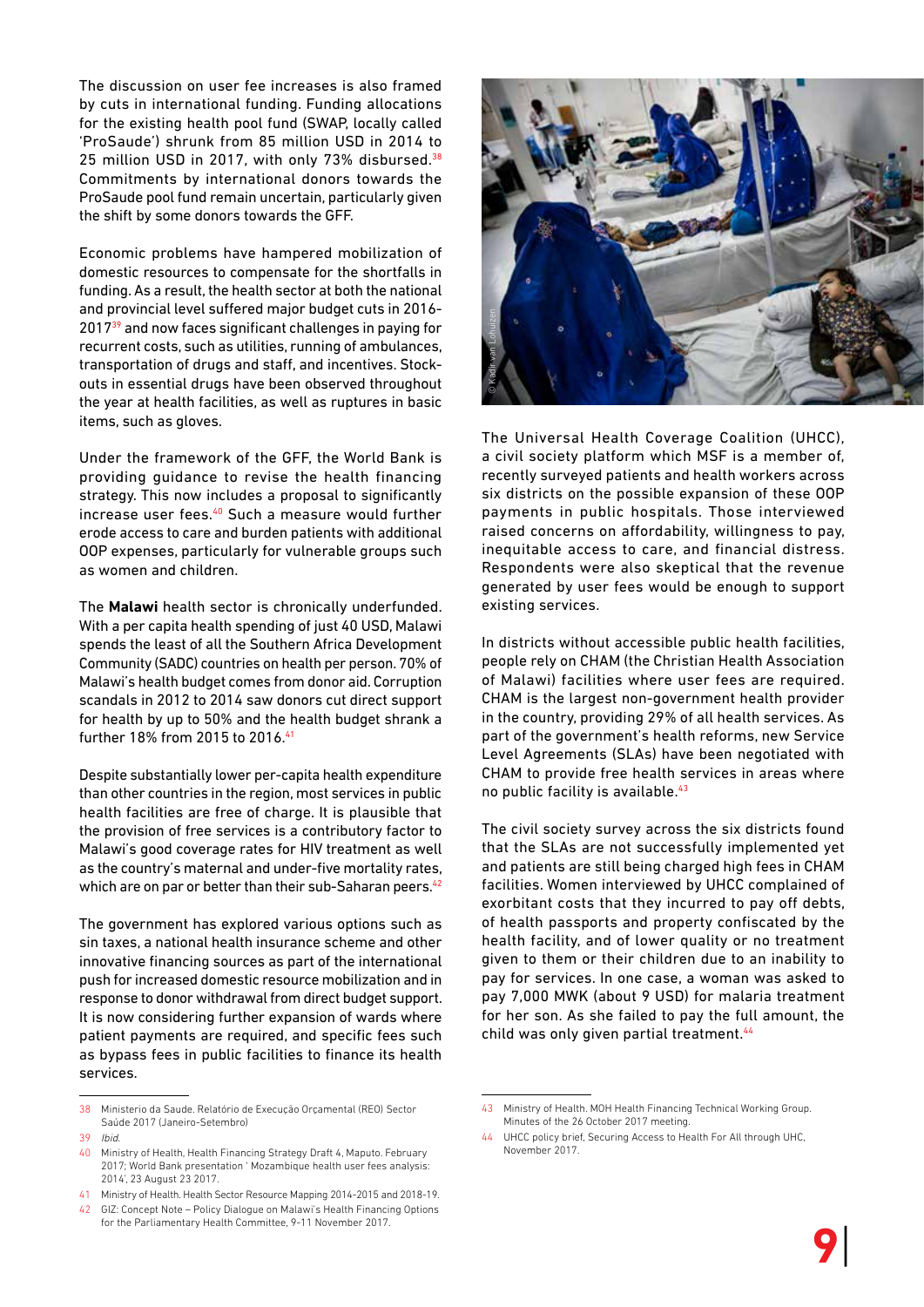#### **No more exemptions for people in need of care for HIV, TB, and malaria or for children and pregnant women?**

In **Guinea,** the national policy stipulates that health care for children under five, and patients with HIV/AIDS, and TB, and emergency obstetric and neonatal care should be free of charge. Despite this, the health system functions largely through user fees, which is used to compensate for low state salaries and shortfalls in recurrent costs for public health facilities (salary top-ups, maintenance, and functioning costs). The financial burden on patients and households is significant, with OOP payments estimated at 45.3% of all health expenditure.45 In spite of an increase in overall health expenditure, the systematic underfunding of the public health system and its dependence on user fees creates several challenges for optimal care, such as incomplete or interrupted treatment, decreased utilization of existing services, and perverse financial incentives e.g. over-prescription of unnecessary services that generate revenue.

Despite the recurrent crises affecting the country, including the West Africa Ebola outbreak (2014 -2015), interest by international donors to the health plight of Guineans remains weak. To date, next to the government, MSF remains the largest provider of HIV care, with over 10,000 patients receiving antiretroviral therapy (ART) procured by the GF. Despite a national decree to provide HIV testing, ART, viral load and CD4 tests free of charge, people living with HIV (PLHIV) face financial barriers to access HIV treatment services. Many patients must pay for consultation fees (varying between 0.5 USD to 5 USD), laboratory tests, and other medicines associated with HIV care. For example, a creatinine test before switching to another ARV (antiretroviral drug) can be as much as 2.7 USD and a CD4 count and biochemical lab tests required before a patient can be initiated for treatment costs up to 16 USD. Some public health center pharmacies collude with private pharmacies when dispensing medicine against opportunistic infections, forcing patients to pay for their antibiotics (Cotrimoxazole, 30 pills for 0.9 USD) and other medicines that are usually available for free. With a household's average monthly wage of 40 USD, 46 such costs are not affordable.

Similar challenges arise regarding malaria. In the highly endemic zone of Kouroussa, a retrospective MSF survey showed overall mortality was 0.84 deaths per 10,000 inhabitants per day and 1.65 for children under five.<sup>47</sup> Close to half (48%) of the deaths among the general population were caused by malaria, with 8 out of 10 cases of child mortality due to the disease. Among the deaths reported, up to 27% did not seek care for

the illness and for 12% of those, a lack of money was the main obstacle. 42% of those who did seek care did not have the necessary funds, 38% had to go into debt or sell goods to raise the money needed, and only 16% received care free of charge. Most patients were required to pay 5,000 GNF (0.5 USD) for a consultation, which is a major financial barrier for most people.

After MSF started its program in the Kouroussa district in July 2017, children under five were cared for free of charge in the five health centers, the reference hospital, and by the 80 community agents supported by MSF. The number of consultations increased tenfold, demonstrating how financial barriers had been a deterrent for people seeking care.

**Lesotho** has one of the highest maternal mortality rates in the world, with an average life expectancy of 49 years and an adult HIV prevalence of 24%. At the primary health care level, maternal health care (including delivery services) is free of charge to patients. However, they are required to pay fees at the hospital level. While these fees may seem small, they can represent up to a month's salary for some of Lesotho's population.<sup>48</sup> In Lesotho, the national headcount poverty rate indicates that 59.6% of its population lives on less than 1.9 USD per day per inhabitant, with rates of inequality increasing. $49$ 

In focus group discussions among women of Roma district, one of the most common barriers reported was the difficulty in getting money to pay for care  $(27\%)$ .<sup>50</sup> In addition, women expressed reluctance to give birth in health centers as they feared to be referred to the hospital and be charged fees that they could not afford.

An MSF study examined utilization of obstetric services at Roma district hospital before and after the removal of fees.<sup>51</sup> The introduction of free services in 2014 considerably improved access to quality maternal care and decreased maternal and neonatal mortality. The number of hospital deliveries increased by 49% from 1,547 (from July 2012 to the end of 2013) to 2,308 (from January 2014 to June 2015). Reimbursement of 43.3 USD covered the hospital's cost for a normal delivery and 112.5 USD for a C-section, allowing patients to access care without being charged. Other measures included support for transport and ensuring women waiting to deliver did not have to pay for

<sup>45</sup> WHO, Global Health Observatory data repository: Guinea [http://apps.who.](http://apps.who.int/gho/data/view.main.HEALTHEXPRATIOGIN) [int/gho/data/view.main.HEALTHEXPRATIOGIN](http://apps.who.int/gho/data/view.main.HEALTHEXPRATIOGIN) (accessed Nov 17, 2017).

<sup>46</sup> <https://www.worlddata.info/average-income.php>

<sup>47</sup> MSF. Rapport d'enquête de mortalité rétrospective dans la préfecture de Kouroussa en Guinée. December 2016

<sup>48</sup> MSF. The case for free maternal care in Lesotho hospitals to reduce maternal mortality. Policy brief. March 2015.

<sup>49</sup> World Bank. Country poverty brief. [http://databank.worldbank.](http://databank.worldbank.org/data/download/poverty/B2A3A7F5-706A-4522-AF99-5B1800FA3357/9FE8B43A-5EAE-4F36-8838-E9F58200CF49/60C691C8-EAD0-47BE-9C8A-B56D672A29F7/Global_POV_SP_CPB_LSO.pdf) [org/data/download/poverty/B2A3A7F5-706A-4522-AF99-](http://databank.worldbank.org/data/download/poverty/B2A3A7F5-706A-4522-AF99-5B1800FA3357/9FE8B43A-5EAE-4F36-8838-E9F58200CF49/60C691C8-EAD0-47BE-9C8A-B56D672A29F7/Global_POV_SP_CPB_LSO.pdf) [5B1800FA3357/9FE8B43A-5EAE-4F36-8838-E9F58200CF49/60C691C8-](http://databank.worldbank.org/data/download/poverty/B2A3A7F5-706A-4522-AF99-5B1800FA3357/9FE8B43A-5EAE-4F36-8838-E9F58200CF49/60C691C8-EAD0-47BE-9C8A-B56D672A29F7/Global_POV_SP_CPB_LSO.pdf) [EAD0-47BE-9C8A-B56D672A29F7/Global\\_POV\\_SP\\_CPB\\_LSO.pdf](http://databank.worldbank.org/data/download/poverty/B2A3A7F5-706A-4522-AF99-5B1800FA3357/9FE8B43A-5EAE-4F36-8838-E9F58200CF49/60C691C8-EAD0-47BE-9C8A-B56D672A29F7/Global_POV_SP_CPB_LSO.pdf)  (accessed 20 Nov 2017).

<sup>50</sup> MSF. The case for free maternal care in Lesotho hospitals to reduce maternal mortality. Op. Cit.

Shroufi, A. et al. Removal of user fees improved access to quality maternity care and decreased maternal and neonatal mortality in a district hospital, Lesotho, November 2017.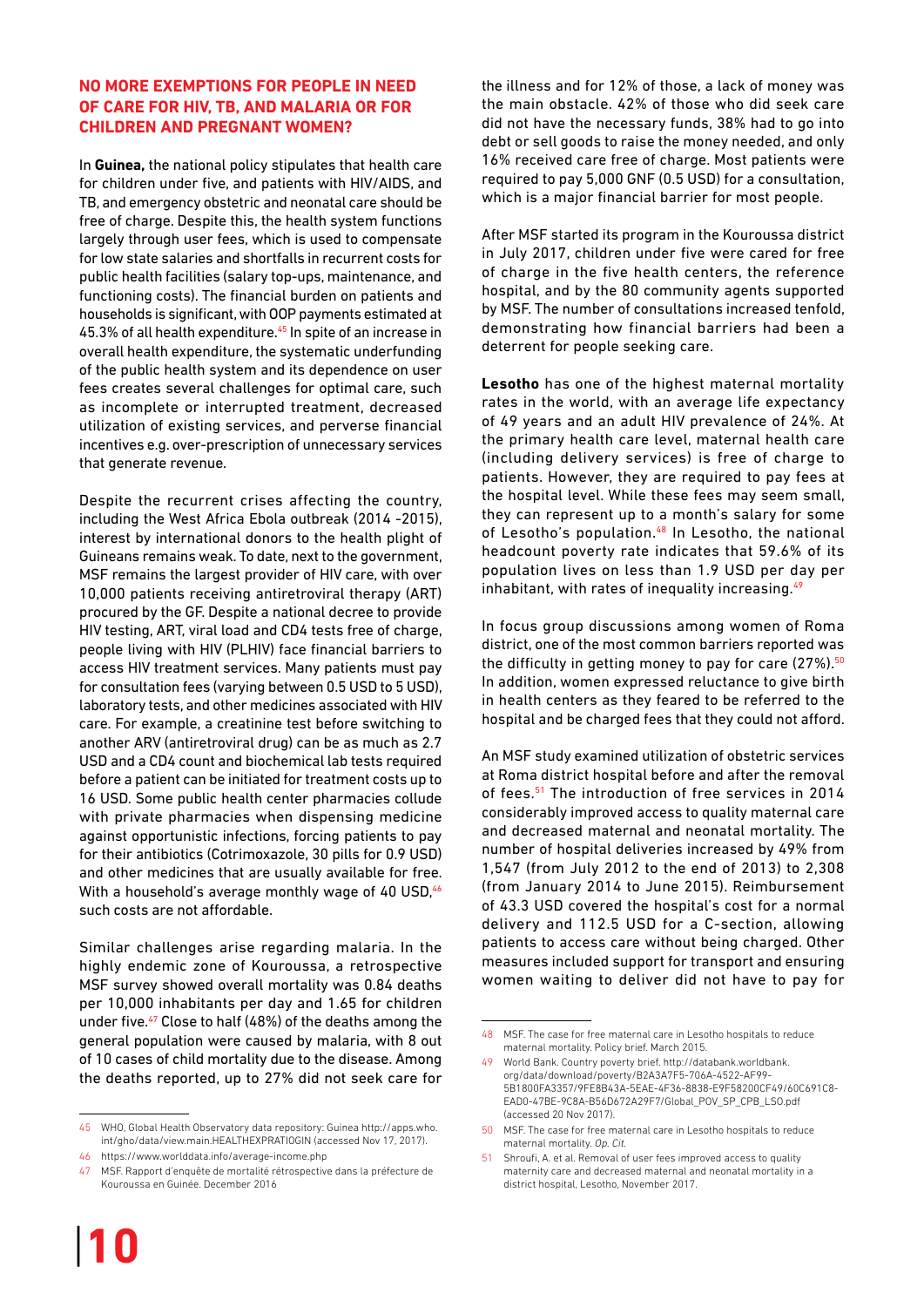accommodation. Extrapolating these figures for the entire country, it would mean that by adding an extra 1 USD per inhabitant per year to the current public health budget would allow user fees to be eliminated at the hospital level as well as ensure free transport and accommodation for mothers.

In the **Democratic Republic of Congo (DRC),** maternal mortality rates remain one of the highest in the world, with 846 deaths per 100,000 live births, while the under-five mortality rates are at 104 deaths per 1,000 live births. Malnutrition affects 43% of the children, with 8% suffering from severe acute malnutrition.<sup>52</sup> Recurring epidemic outbreaks of measles, cholera, malaria, and other diseases negatively impact the population's health status.<sup>53</sup>

Various country and donor policies stipulate that 'free access to care' should be available for a range of patients, such as for those affected by HIV/AIDS, TB, and malaria, pregnant women and children under five, as well as during health crises, and for vulnerable populations. However, these policies are rarely applied. At present, the Parliament is working on a national bill which would enforce these exemptions and expand the current free policy to a broader range of health issues faced by pregnant women and children under five, and would be financed by a specific health solidarity fund. 54

Overall health expenditure is estimated at about 21 USD per capita, with 42% paid by households' OOP expenses and 14% by government resources.<sup>55</sup> Poverty is pervasive throughout the country, with 73.6% of the population living below the poverty line in 2016.56 Lack of public funding for health, disbursement problems, and low nursing wages mean that user fees are the main source of revenue. In 2017, the World Bank reported that 98% of health structures in the country demand fees, which for consultation vary between 2,200 CDF (1.4 USD) and 4,299 CDF (2.7 USD). Half of the health posts, two thirds of the referral health centers, and close to 70% of the hospitals ask patients to pay for each medical act performed, while the other structures ask a flat fee per case managed.<sup>57</sup>

A 2014 study on the financing of treatment for children with severe malaria in Kinshasa referral hospital showed that households with lower socio-economic status were six times more likely to be forced to borrow money.58 The results of a 2017 MSF population survey in the health zone of Bili, Northern Ubangi, where malaria is highly endemic, also demonstrated how financial barriers block access to care.<sup>59</sup> Among households reporting a death, 49% had died at home and 11% on the road. In a quarter of cases of illness preceding death, no care was sought, for which 27% was attributed to a lack of money. Of those consulting, only 62% had the funds available, while 15% had to borrow money. Of 596 children with a bout of fever, only 15% had been tested for malaria, 27% had received treatment, and only 4% received artemisinin-based combination therapy (ACT). The latter can be explained by frequent stock outs of ACT or by preferential prescription of quinine by health workers, as observed by MSF teams. While ACT should be provided free of charge, quinine can be sold and thus is preferred by health workers, despite not being the recommended first line treatment.

Care for HIV/AIDS patients provides another striking example of how financial barriers contribute to the delay or discontinuation of ART. Before 'free' ART is provided, patients must pay for a clinical consultation, laboratory testing, and for drugs for opportunistic infections. A consultation card costs between 3-5 USD and a CD4 test between 15-20 USD, which is unaffordable to most patients. In a Lubumbashi study, direct costs incurred by hospitalized HIV patients were on average found to be just over 200 USD, exceeding patients' monthly income in 63% of cases. Patients with opportunistic infections incurred additional costs as high as 31 USD.<sup>60</sup> Close to one in four HIVpatients hospitalized in the MSF-supported ward in Roi Baudouin hospital in Kinshasa die because of HIV/ AIDS, as the illness is too advanced by the time patients seek care. A third of these deaths (34%) occur within 48 hours of admission. Over half of these patients were previously on ART but interrupted their treatment, with a lack of money as one of the main reasons.<sup>61</sup>

Without a dedicated subsidy to ensure free services, patients will continue to arrive too late in health facilities to be tested and treated, dying out of sight.

<sup>52</sup> Ministère de la Santé Publique de RDC, Cadre d'investissement pour la santé reproductive, maternelle, du nouveau-né, de l'enfant et de l'adolescent en vue de l'atteinte de la couverture sanitaire universelle en République démocratique du Congo. October 2017.

<sup>53</sup> For more information about MSF in the DRC, go to : [http://www.msf.org/](http://www.msf.org/en/where-we-work/democratic-republic-congo) [en/where-we-work/democratic-republic-congo](http://www.msf.org/en/where-we-work/democratic-republic-congo)

<sup>54</sup> Ministère de la Santé. Proposition de loi fixant les principes fondamentaux et règles relatifs à l'organisation de la santé publique en RDC. March 2017.

<sup>55</sup> Ministère de la Santé Publique de la RDC. Rapport sur les comptes de la Santé RDC. 2014.

<sup>56</sup> Department for International Development, Understanding poverty and social exclusion in DRC, 2017.

<sup>57</sup> Enquête de base pour le programme de financement basé sur la performance en République Démocratique du Congo (PDSS & PVSBG), Banque Mondiale, 2017.

<sup>58</sup> Félicien Ilunga-Ilunga et al, (2016) ; « Financement de la prise en charge du paludisme grave de l'enfant par les ménages à Kinshasa, République Démocratique du Congo », Santé Publique 2015/6, (Vol. 27), p. 863-869.

<sup>59</sup> MSF. Enquête quantitative réalisée sur la Zone de santé de Bili, Nord Ubangui, RDC. April 2017.

<sup>60</sup> Mundongo, T. et al. (2013); Cost of hospital care for HIV/AIDS infected patients in three general reference hospitals in Lubumbashi, DR Congo: prospective cohort study Henri Mundongo Tshamba1. Pan African Medical Journal. 2013; 15:76. [http://www.panafrican-med-journal.com/content/](http://www.panafrican-med-journal.com/content/article/15/76/full) [article/15/76/full/](http://www.panafrican-med-journal.com/content/article/15/76/full)

<sup>61</sup> For more information about advanced HIV, see MSF's report " Waiting isn't an option: Preventing and Surviving Advanced HIV", July 2017, available at: [http://www.msf.org/sites/msf.org/files/17109\\_msf\\_aids\\_rapport\\_a4\\_](http://www.msf.org/sites/msf.org/files/17109_msf_aids_rapport_a4_v9.pdf) [v9.pdf](http://www.msf.org/sites/msf.org/files/17109_msf_aids_rapport_a4_v9.pdf)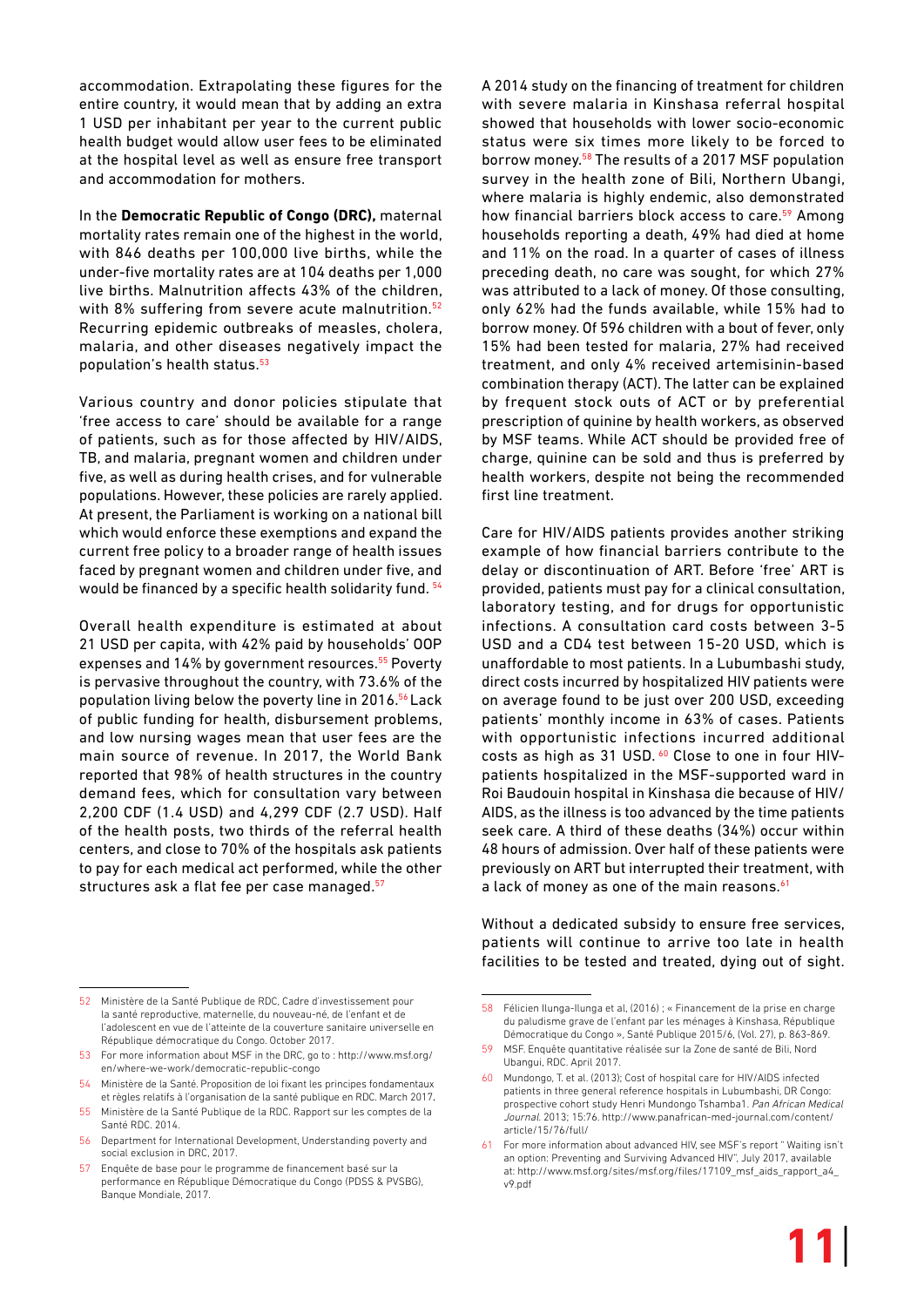Effective supervision to ensure care is provided free of charge and adequate remuneration of health workers to compensate for lost revenue is required. Failing this, health workers will continue to charge patients and/ or misuse drugs and medical supplies. This applies to other killer diseases such as malaria, Hepatitis C, or TB and for the provision of care to vulnerable groups, such as women and children.

Under the GFF, the Ministry of Health with guidance from the World Bank, foresees a five-year health financing framework to tackle maternal and child health in 14 selected provinces, as part of DRC's UHC goal.  $62$ Unfortunately, the GFF investment case presently only speaks about a lump sum payment by patients, without detailing what the latter will entail. Also, it does not include specific measures to allocate funding to ensure provision of key services free of charge for children under five and pregnant women, as proposed by the Ministry of Health bill. Similarly, elsewhere in the country performance based schemes supported by the World Bank, do not include instructions to provide free care; pricing of health services is left to the health facilities to determine. Recently the Minister of Health stated that in order to make free care policies a reality, the overall allocation to health must increase drastically.<sup>63</sup>

#### **Towards the end of free care for people affected by conflict, epidemics and crises?**

In **Jordan,** barriers faced by Syrian refugees in accessing health care are commonplace, especially since the reintroduction of user fees.

In order to access public services, including health care, Syrian refugees in urban areas are required to have a UNHCR Asylum Seekers Certificate and a Ministry of Interior (MoI) service card. This used to give them access to free public services through the Ministry of Health's facilities. However, at the end of 2014, the government changed its policy and required those holding the Certificates and MoI cards to pay the same rate as uninsured Jordanians.<sup>64</sup> These fees, while still a subsidized rate, prove unaffordable to many. A delivery in a public hospital at the uninsured rate varies between 70-80 USD while a C-section can reach up to 420 USD. These costs are even higher for those who are undocumented. These financial barriers have led to a decrease in preventative and curative health services.<sup>65</sup>

In northern Jordan, MSF currently provides NCD care for more than 3,300 patients, and approximately 70% are Syrian refugees. In 2016, the organization conducted a survey<sup>66</sup> on access to health services among non-camp Syrian refugees in Irbid Governorate, including for NCDs. The burden of NCDs in this population (21.1% of adults suffering from at least one NCD) has stretched the country's health care system to its limits. Almost a quarter (22.9%) of surveyed NCD patients did not seek care when needed. Financial limitations to pay for provider costs were the main barriers (for over 60%), which also impact retention in care. Close to a quarter of adult NCD patients needing regular medication experienced an interruption of more than two weeks in the previous six months because of affordability issues. The average cost of an NCD consultation was 23 USD per visit (6.9% of average monthly household income). Patients from the poorest income quintile were less likely to seek NCD care.

Results of the same survey for general care access followed suit: two thirds (68%) of adults needed health care in the 6 months prior to the survey, but close to a third (30.2%) did not seek care, and a quarter (24.9%) did not bring their sick child to the health structure, primarily for reasons of unaffordability in both cases. The average household burden for direct health care costs for adults represented 17% of the mean monthly household income and 9.5% for child care.

A comparison of the service provision across the different health sectors (general care, vaccination, NCD care, and antenatal care) revealed that sections with widely accessible free-of-charge or low cost services, such as antenatal care and vaccination services, showed remarkably higher utilization rates. Continued external support to cover the needs of this vulnerable population is therefore essential.

In the **Central African Republic (CAR),** renewed violence in 2017 has forced hundreds of thousands of people to flee their homes, either displacing them elsewhere within the country (over 600,000 which is the highest number since April 2014), or forcing them to flee to neighboring countries.<sup>67</sup> During peaks of violence, people have sought protection in hospitals, churches and mosques, or fled to the bush.

More than half of the population requires assistance but needs continue to exceed available resources. In fact, aid delivery is expected to continue to decline because funding remains low and humanitarian access is restricted in large parts of the country. $68$ Only 30% of pledges made at the November 2016 Brussels Conference on CAR have been fulfilled to date.

<sup>62</sup> Ministère de la Santé Publique de RDC, <Op.Cit>.

<sup>63</sup> Discours du Dr Oly Ilunga au VIe congrès de l'AFMED, 13 novembre 2017, https://drolyilunga.cd/news/2017/11/13/discours-du-dr-oly-ilunga-auvie-congres-de-lafmed/

<sup>64</sup> With some exceptions on immunization (EPI) vaccinations are provided free of charge to children and pregnant women. Furthermore, treatment for communicable diseases such as Leishmaniosis, TB, and HIV are also provided free of charge to Syrians (as well as uninsured Jordanians).

<sup>65</sup> Amnesty International. Living on the margins – Syrian refugees in Jordan struggle to access health care. 2016. [https://www.amnesty.be/](https://www.amnesty.be/IMG/pdf/living_on_the_margins_-_syrian_refugees_struggle_to_access_health_care_in_jordan.pdf) [IMG/pdf/living\\_on\\_the\\_margins\\_-\\_syrian\\_refugees\\_struggle\\_to\\_access\\_](https://www.amnesty.be/IMG/pdf/living_on_the_margins_-_syrian_refugees_struggle_to_access_health_care_in_jordan.pdf) [health\\_care\\_in\\_jordan.pdf](https://www.amnesty.be/IMG/pdf/living_on_the_margins_-_syrian_refugees_struggle_to_access_health_care_in_jordan.pdf)

<sup>66</sup> Rehr, M. et al. Access to non-communicable disease health care among non-camp Syrian refugees in northern Jordan. 2017. [https://](https://f1000research.com/slides/6-716) [f1000research.com/slides/6-716](https://f1000research.com/slides/6-716)

<sup>67</sup> ACAPS, CAR country overview: [https://www.acaps.org/country/car](https://www.acaps.org/country/car%20)  (accessed November 15th 2017).

<sup>68</sup> Ibid.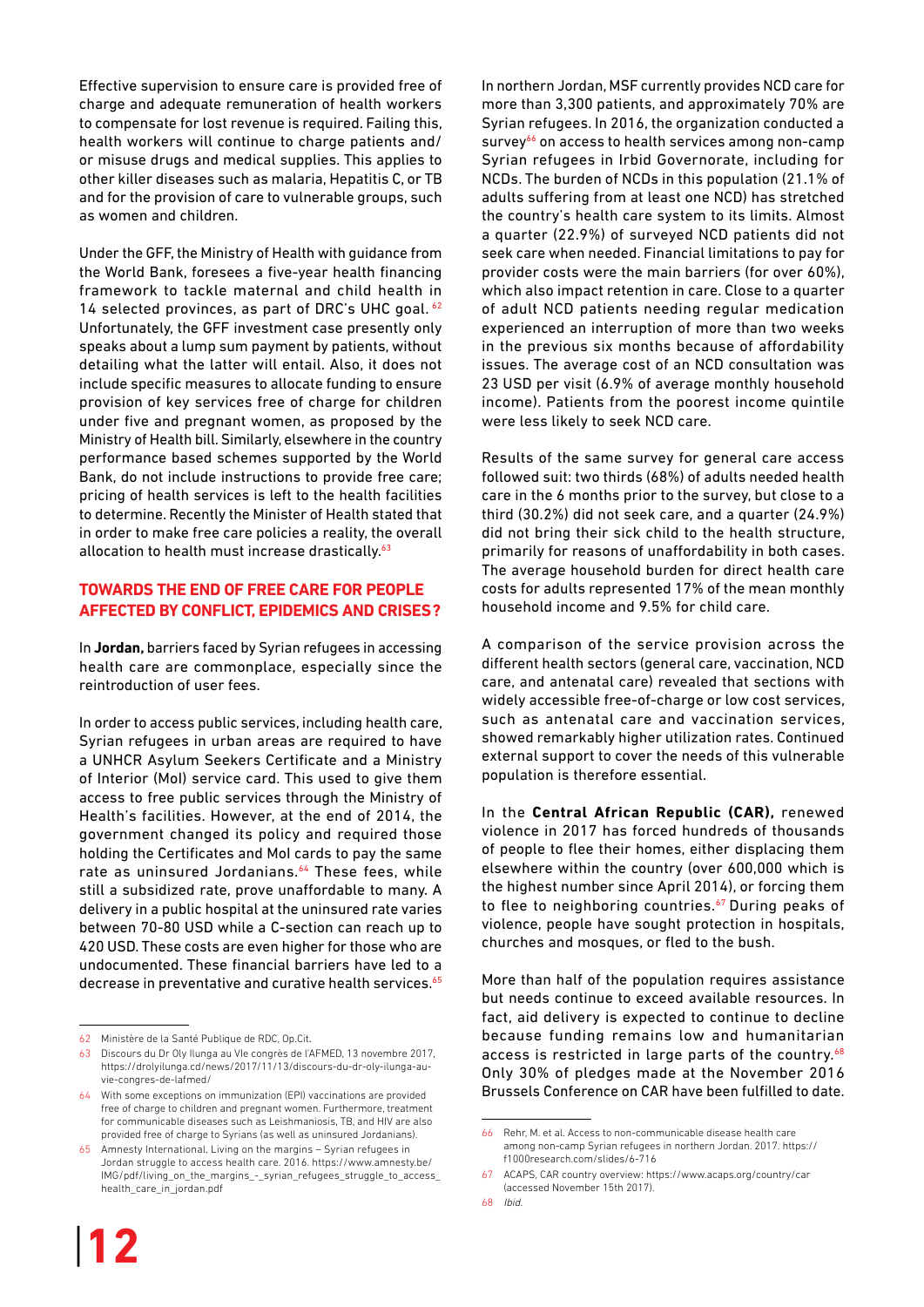Maryse is 29. She delivered her baby in the MSF supported Castors hospital in Bangui, where care is provided for free. But prenatal care fees in her local health center got her into debt. She explains, "I did six prenatal consultations and I had to pay for them all. In addition, I did some prenatal exams, but not all of them, because I did not have the money to pay for them. I was asked to pay 1,500 CFA [approximately 2.7 USD] for an HIV test but I could not afford it. When I was 6 months' pregnant, I began to have water flowing from my lower belly. At the health center, I was prescribed a treatment of a perfusion twice daily. This cost me 1,000 CFA per day. I had to ask my neighbors for money to cover these expenses. I repay them little by little, but I'm still in debt."

Likewise, the Humanitarian Response Plan, which was revised upwards in August 2017 to reflect increased needs has only been funded by 34%.<sup>69</sup>

The last few years of violence have exacerbated an already fragile health system, with health facilities looted, limited presence of medical staff due to security reasons, and a lack of essential medicines and supplies.<sup>70</sup> Life expectancy at birth is just over 50 years of age, HIV/AIDS has been the leading cause of death among the general population since 2000, and malaria is the main killer for children under five.<sup>71</sup> In addition to war wounded, MSF teams across the country see the direct consequences of violence on the health of civilian populations; children are unable to reach medical facilities during malaria season, vaccination coverage remains low, HIV and TB treatment is interrupted, and pregnant women are left without assistance when they deliver.<sup>72</sup>

In addition, OOP payments have negatively impacted the ability of the population to access care. In Bangassou, a retrospective mortality survey in 2014 showed a third of the people interviewed had been through a bout of fever in the preceding two weeks, but only 20% had sought medical care at a health structure. The main reason was the cost of care (58% in urban areas and 82% in rural areas). 73

Forcing patients to pay is particularly problematic in a conflict-affected country where over 65% of the population lives below the poverty line (less than 1.9 USD per day). In August 2014, a government decree sought to mitigate financial barriers to care by exempting patients from payment during the crisis.<sup>74</sup> However, due to a lack of resources, the decree limited free care to certain patient groups (primarily women and children) and to international NGO-supported health facilities as part of the Humanitarian Cluster's strategic plan, although this was poorly implemented in practice.

Today, financial barriers remain a major issue throughout the country. A delivery in a hospital in the capital, Bangui, can cost up to 21,000 FCA francs (the equivalent of 37.6 USD) and a C-section up to 60,000 FCA francs (107 USD), which amounts to one month's worth of food for a family of four.<sup>75</sup>

<sup>69</sup> UNSC. The situation in the Central African Republic. November 2017 Doc. S/PV.8084:[http://www.un.org/en/ga/search/view\\_doc.asp?symbol=S/](http://www.un.org/en/ga/search/view_doc.asp%3Fsymbol%3DS/PV.8084) [PV.8084](http://www.un.org/en/ga/search/view_doc.asp%3Fsymbol%3DS/PV.8084) (accessed 28 November 2017).

<sup>70</sup> MSF, Out of Focus, <Op.Cit>.

<sup>71</sup> WHO : Statistical profile of the Central African Republic. <http://www.who.int/countries/caf/en/>

<sup>72</sup> For more information on MSF's response, see : [http://www.msf.org/en/](http://www.msf.org/en/article/central-african-republic-crisis-update-september-2017) [article/central-african-republic-crisis-update-september-2017](http://www.msf.org/en/article/central-african-republic-crisis-update-september-2017)

<sup>73</sup> MSF, Epicentre, OMS. Enquête de mortalité rétrospective et de couverture vaccinale dans la Sous-Préfecture de Bangassou, February 2015.

This comes on top of regular exemptions for the main killer diseases, malnutrition, family planning, etc.

<sup>75</sup> MSF data collected in Bangui in November 2017.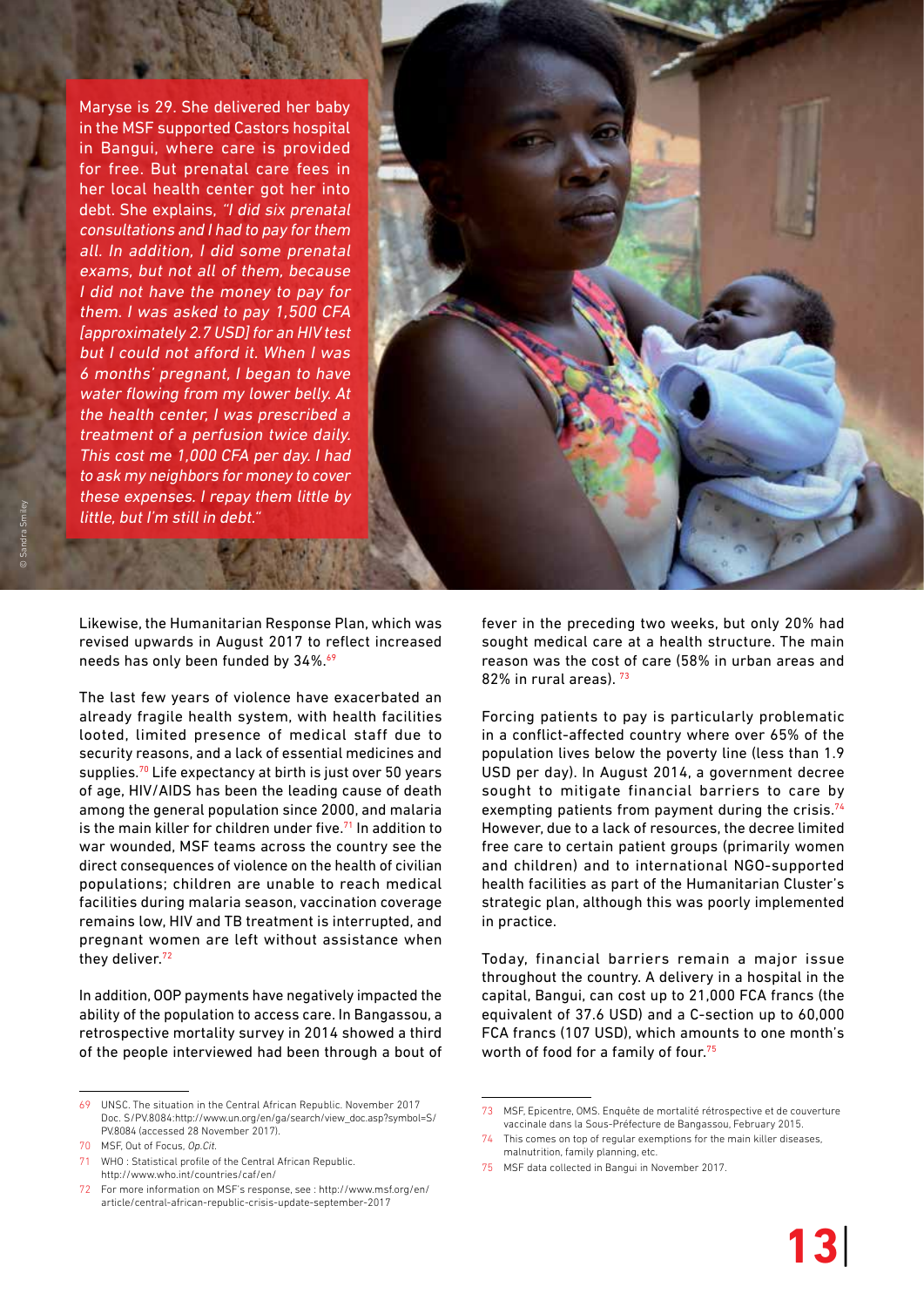

As touched upon earlier, **DRC** is prone to epidemics and crises. A review of MSF's experience during several measles outbreaks in 2017 confirmed that payment by patients is the rule rather than the exception. For malaria, only 2 in 10 health facilities assessed provided treatment free of charge; elsewhere children under five paid between 0.4 and 1.2 USD, with up to 6.7 USD as outpatients. In hospitals, patients had to pay between 1.2 and 3.18 USD per day. The cost of a C-section was reported to be between 28 and 38 USD. Despite high morbidity and mortality rates in the country, the number of daily consultations in these health facilities was low (typically less than 10 patients) as many patients cannot afford to pay.

MSF's introduction of free health care services during emergency interventions leads to significant increase in utilization of services. This was once again illustrated during the recent Ebola outbreak in Likati (August 2017). Free health services, set-up by the Minister of Health, led to an increase in outpatient consultations, hospital admissions, and emergency surgical interventions (see graph), which in turn enabled better detection of suspected cases. The removal of user fees also significantly reduced the number of people dying as a result of waiting too long before seeking care. The number of transfusions and duration of hospital stays for children also reduced, indicating the benefits of early intervention and effective, quality care.76



Evolution of health care utilization in the referral hospital. Figures from the report on the Ebola outbreak in the Likati Health Zone. MOH, WHO and JICA, 2017.

Another example of this is MSF's intervention in 2017 to address one of the most severe cholera epidemics in recent years. MSF treated more than 22,000 cases, while 46,000 cases were registered nationwide. According to the Ministry of Health regulations, the treatment of cholera should be free, but without supplies and funding, hospitals must buy the materials and medicines themselves. This often results in patients being charged sums that they cannot afford. As one patient explained, "Before MSF arrived, they did not let you leave [the hospital] if you did not have the money to pay. A friend had to act as a guarantor or the head of the village had to be held liable and say that you would pay the bill. Only then did the hospital agree to discharge you".<sup>77</sup>

<sup>76</sup> MOH, WHO and JICA. Report on the Ebola outbreak in the Likati Health Zone, DRC. 2017.

MSF, Democratic Republic of Congo: One of the most severe cholera epidemics in years continues, October 2017. Available at: [http://www.msf.](http://www.msf.org/en/article/democratic-republic-congo-one-most-severe-cholera-epidemics-years-continues) [org/en/article/democratic-republic-congo-one-most-severe-cholera](http://www.msf.org/en/article/democratic-republic-congo-one-most-severe-cholera-epidemics-years-continues)[epidemics-years-continues](http://www.msf.org/en/article/democratic-republic-congo-one-most-severe-cholera-epidemics-years-continues)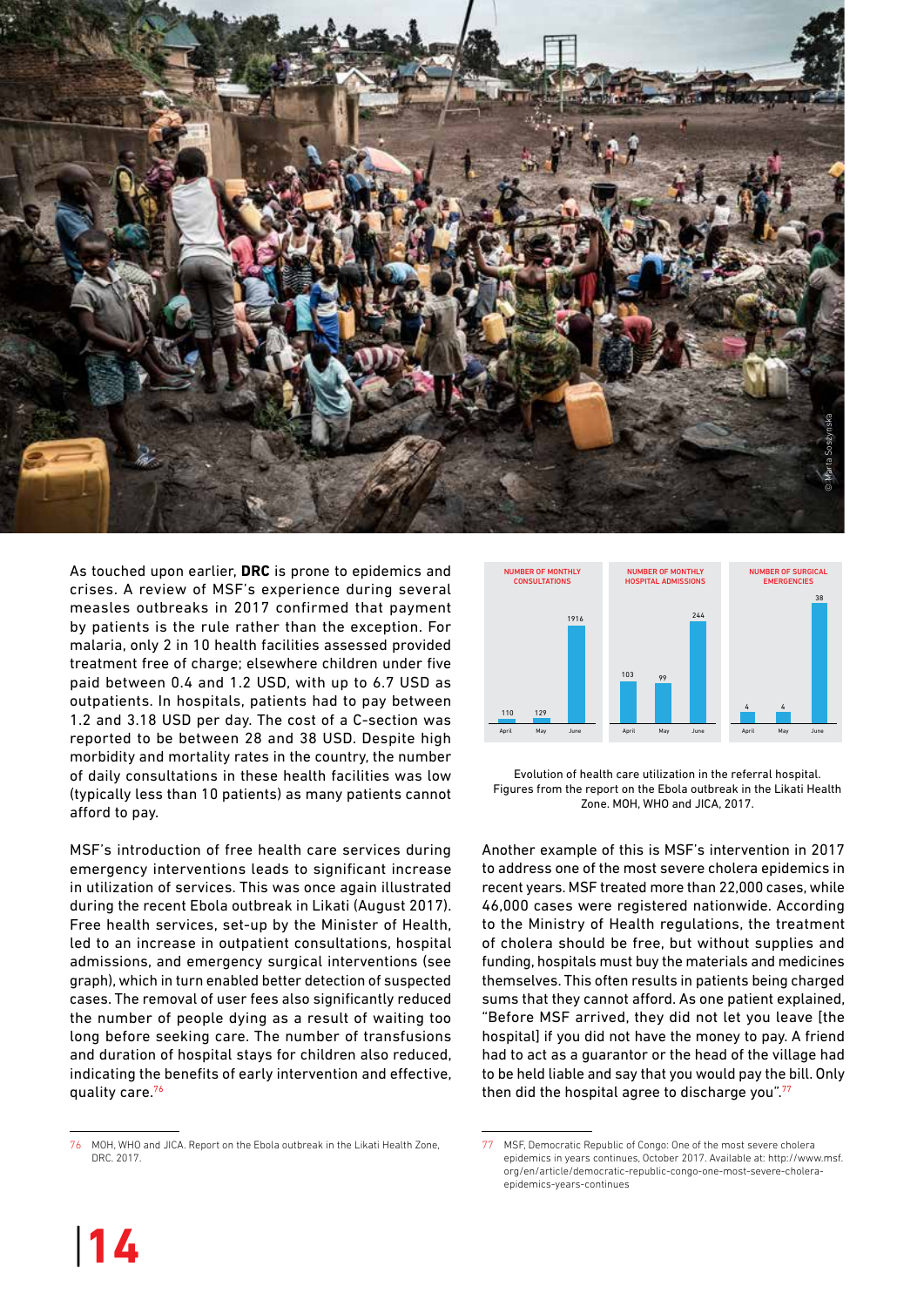# PART III: WHAT DOES THIS MEAN for patients and UHC, and what can be done?

International agencies such as the World Bank, WHO and other UN agencies, donors, and national governments play an active role in health financing policy processes, and in some cases, in ways that not only contradict previous commitments regarding user fees, but also negatively affect all three dimensions of the 'UHC-cube': the overall utilization rates of services; the range and quality of services provided; and protection against financial hardship.<sup>78</sup>

#### **It is time to stop presenting user fees as an acceptable health financing option to achieve UHC.**

The reality is that, **because of** user fees:

- • Patients are excluded, deterred, and delayed from seeking care, in particular, vulnerable groups or those with lower social status (such as women)
- • Households are impoverished and forced into financial distress
- Patients are more vulnerable to abuse and misuse. such as withholding care or holding them captive until they pay for the cost of treatment
- Health workers that are poorly remunerated are prone to sacrifice quality of care by opting for treatments or services that generate the most profit
- Health facilities are underutilized and service provision is rendered less efficient, both in terms of optimal use of health workers and avoiding expiry of drugs
- Frameworks for the detection of and timely response to outbreaks is weakened, as patients that cannot afford treatment tend to delay seeking care
- Health facilities are ineffective at providing coverage for preventive services (such as vaccination) and priority treatments (e.g. HIV, TB, and malaria)
- The main effect of user fees is reduced demand rather than mobilization of additional resources
- Exemption systems based on assessment of means (i.e. indigent or not indigent eligibility criteria) are ineffective in protecting vulnerable people and imply transaction costs that may exceed revenue collection<sup>79</sup>
- Without independent verification by civil society organizations or community monitoring for the implementation of free care policies, it is unlikely that subsidies will translate into increased financial access or utilization of care

### **To improve the implementation of free health care and make rapid progress towards UHC:**

The WHO should update and remind health actors of the existing evidence regarding the detrimental impact of user fees and clarify the recommended policy guidance on the issue.

Key stakeholders such as the World Bank, the GF, UNAIDS, and other health agencies should make it clear that they are in favor of protecting access to free care at the point of service and should guard against the negative impact of OOP expenditures.

<sup>78</sup> For more information about the three dimensions of UHC, see: [http://www.who.int/health\\_financing/strategy/dimensions/en/](http://www.who.int/health_financing/strategy/dimensions/en/)

<sup>79</sup> Mathauer, I. Free health care' policies: Opportunities and risks for moving towards UHC (Health Financing Policy Brief No 2), WHO, Geneva. 2017. WHO/HIS/HGF/Policy brief/17.2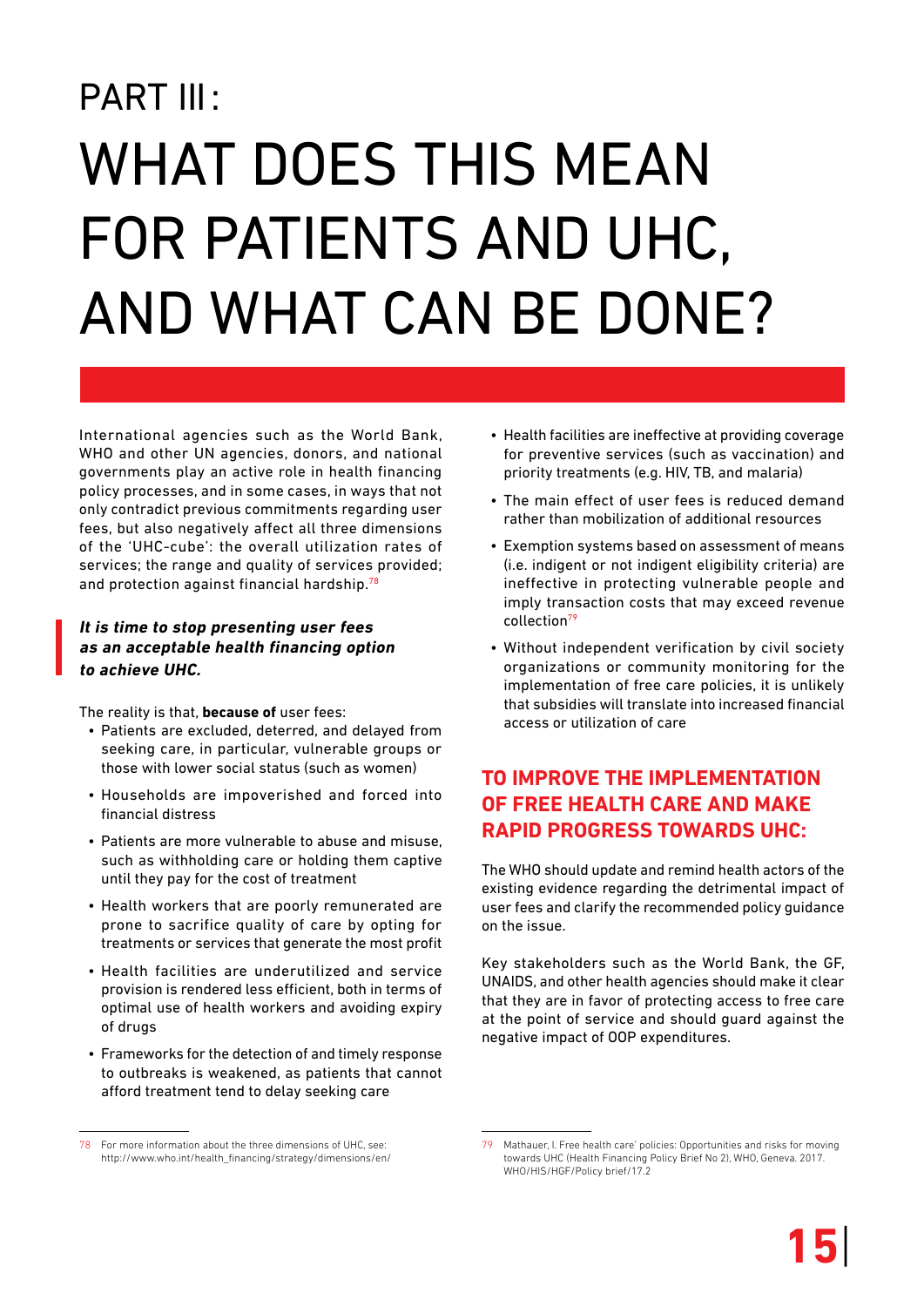The most urgent action point is ensuring that countries at risk of curtailing their existing free care policies receive the necessary support to prevent them from choosing 'regressive' options that put progress towards UHC at risk.

To prepare and implement free care schemes, countries need to take leadership, backed up by sufficient technical and financial support. We suggest that a specific work stream is dedicated to supporting user fee abolition, which could be within the UHC 2030 process for example.

As part of the various health system strengthening initiatives, specific measures and resources should be allocated to reinforce services so that they have the capacity to cope with increased utilization and loss of revenues linked to the abolition of user fees.

In order to ensure access to free, quality healthcare, specific efforts are required to ensure medicines are affordable and that both medicines and services are adequately subsidized. For instance, the purchase of commodities by the GF (at optimal prices) should be complemented with the necessary resources and measures to make sure effective utilization of services is guaranteed. This includes adequate remuneration of frontline public health workers to prevent charging of patients. The reluctance of international donors

to contribute funding to human resources for health remuneration also needs to be tackled. Specific funding should also be allocated to independently verify that free care policies are being applied at the point of delivery, for example through community or civil society organizations.

In the short term, there are specific **opportunities** to move away from user fees and to reduce OOP expenses. The GFF should provide funding and technical assistance (globally and at country level) to eliminate these barriers. Attention should be given to the revision of countries' health financing strategies, which could in turn provide less regressive alternatives to user fees. These pool funds provide leverage potential to achieve UHC. Similarly, additional subsidies within the growing performance based financing schemes could be made conditional on the provision of free health services.

In view of the different international initiatives and fora related to UHC, an unequivocal statement by the UHC movement on the detrimental impact of user fees is required to prevent further suffering and death. This statement should also push for the abolition of user fees and state that the drive to increased domestic resources mobilization for health should not result in increased user fees and other health-related OOP expenses.

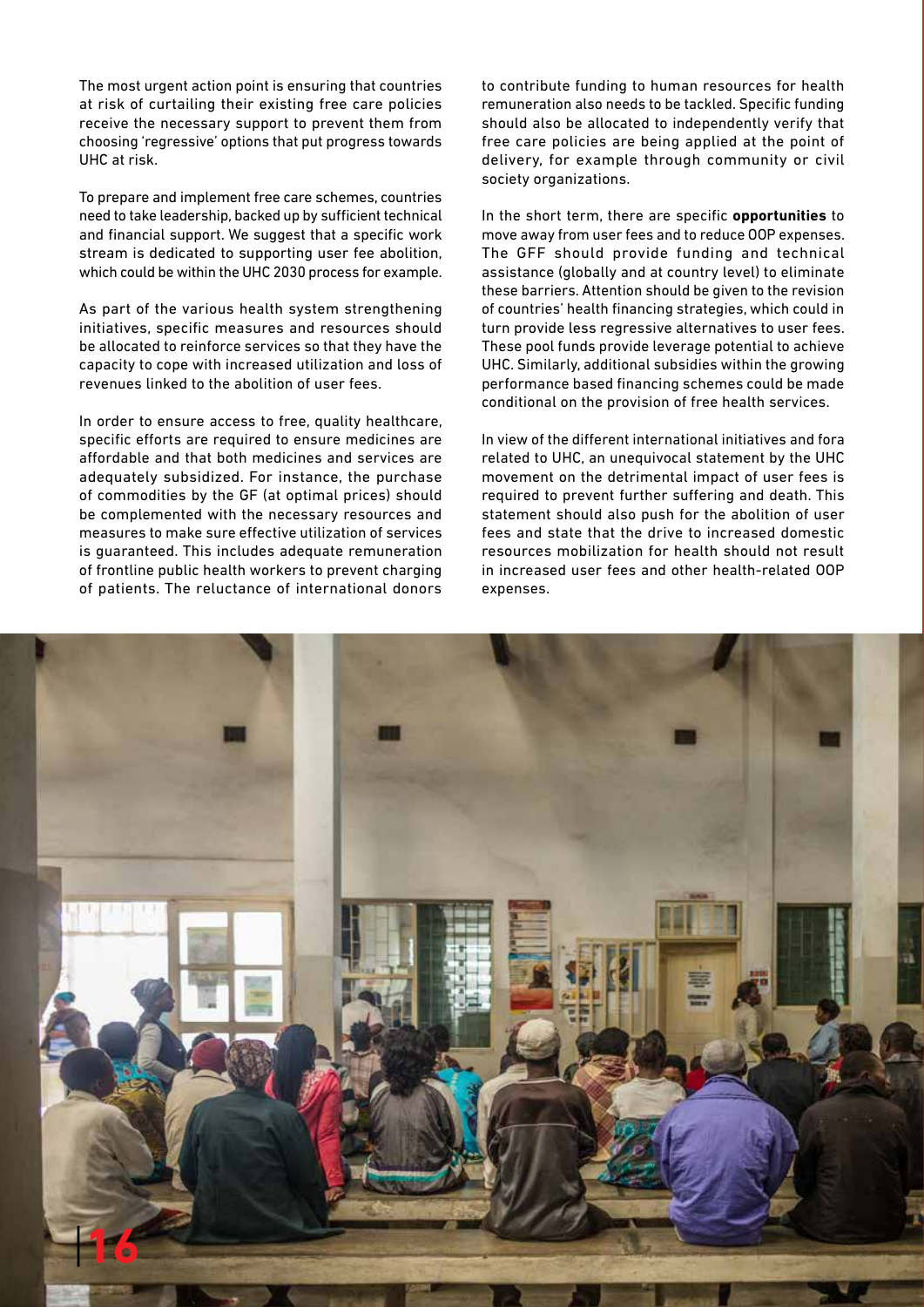## **CONCLUSION**

There is overwhelming evidence that user fees are not only an inefficient and inequitable health financing mechanism, but also lead to barriers in accessing health services as well as increased morbidity and mortality. The (re)introduction of user fees is therefore contrary to the pursued goal of UHC.

In 2005, user fees were called "an unnecessary evil"80 and by 2009, all stakeholders were called upon to "learn the lessons of the past 20 years and not advocate [for] the roll out of inappropriate financing mechanisms in the world's poorest countries"81 in order to "make health care free in poor countries".82 Almost a decade later, we can only remind people of the intolerable consequences of user fees, such as exclusion of care and further impoverishment.

If the global health community is serious about making UHC a reality and its promise to 'leave no one behind', removal of direct payment by patients, and in particular user fees for essential drugs and services, must be tackled.

MSF therefore calls on policy makers, national governments, key health donors, and global health stakeholders to actively discourage policies that have proven to be harmful to patients, and to mobilize resources and technical support to remove user fees from health financing strategies and health system reforms as a matter of priority.



<sup>80</sup> Sophie Witter. An unnecessary evil? User fees for health care in lowincome countries January 2005, Save the Children. [http://www.eldis.org/](http://www.eldis.org/document/A20422) [document/A20422](http://www.eldis.org/document/A20422)

<sup>81</sup> Yates, R. Universal health care and the removal of user fees. <Op.Cit>.

<sup>82</sup> "Your money or your life –Will leaders act now to save lives and make health care free in poor countries?", 2009. Paper produced under the leadership of Oxfam international, and endorsed by 60 organizations, including MSF. Available at: [http://oxfamilibrary.openrepository.com/](http://oxfamilibrary.openrepository.com/oxfam/handle/10546/115075) [oxfam/handle/10546/115075](http://oxfamilibrary.openrepository.com/oxfam/handle/10546/115075)